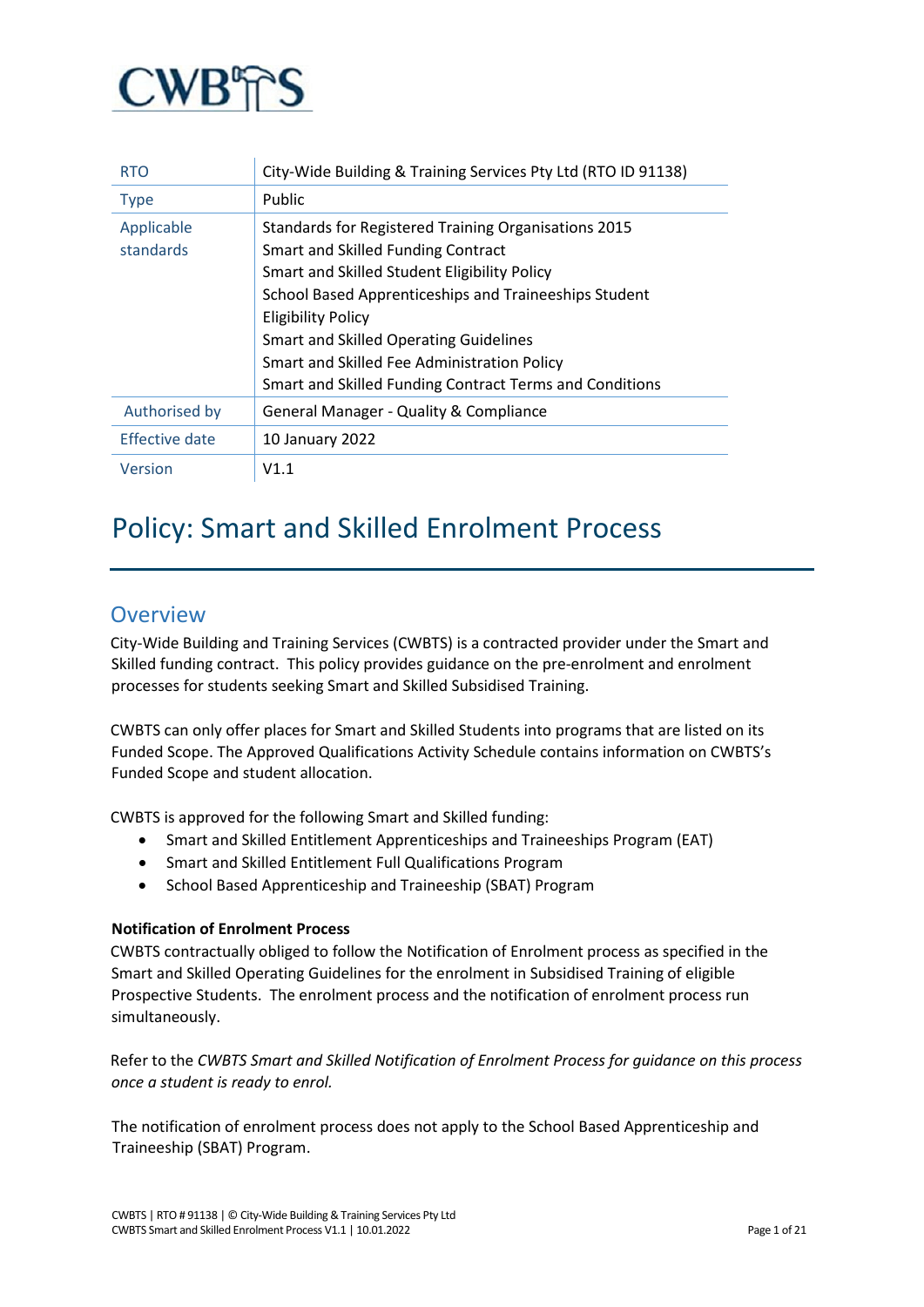

## **Students Returning after Deferral**

Students wishing to resume studies after a deferral are treated as new enrolments and need to complete the Notification of Enrolment Process. Refer to the *CWBTS Smart and Skilled Discontinuation, Transferring, Abandonment and Deferral of Training Policy* for deferral processes*.*

## **Students Transferring In to CWBTS**

Students transferring into CWBTS from another provider have some additional steps. Refer to the *CWBTS Smart and Skilled Discontinuation, Transferring, Abandonment and Deferral of Training Policy* which provides a process regarding transferring in students and information on Credit Transfer and fee implications. Read and follow the required steps before doing the Notification of Enrolment Process for these students.

#### **Student transitioning from superseded qualifications**

Where a student is enrolled in a qualification that is superseded and the student is required to transition to the new qualification to continue and complete the training, and the price of the new qualification is different to that of the superseded qualification:

- The Provider will continue to be paid the applicable subsidy for the superseded qualification
- The student fee will remain the same

# **Definitions**

**New Entrant Trainee** means a Trainee employed within an enterprise for not more than three months full-time; or 12 months part-time or casual or a combination of part-time/casual for a continuous period not exceeding 12 months.

An **Existing Worker Trainee** is a person is not eligible to be classified as a new entrant trainee, but still wishes to undertake a traineeship.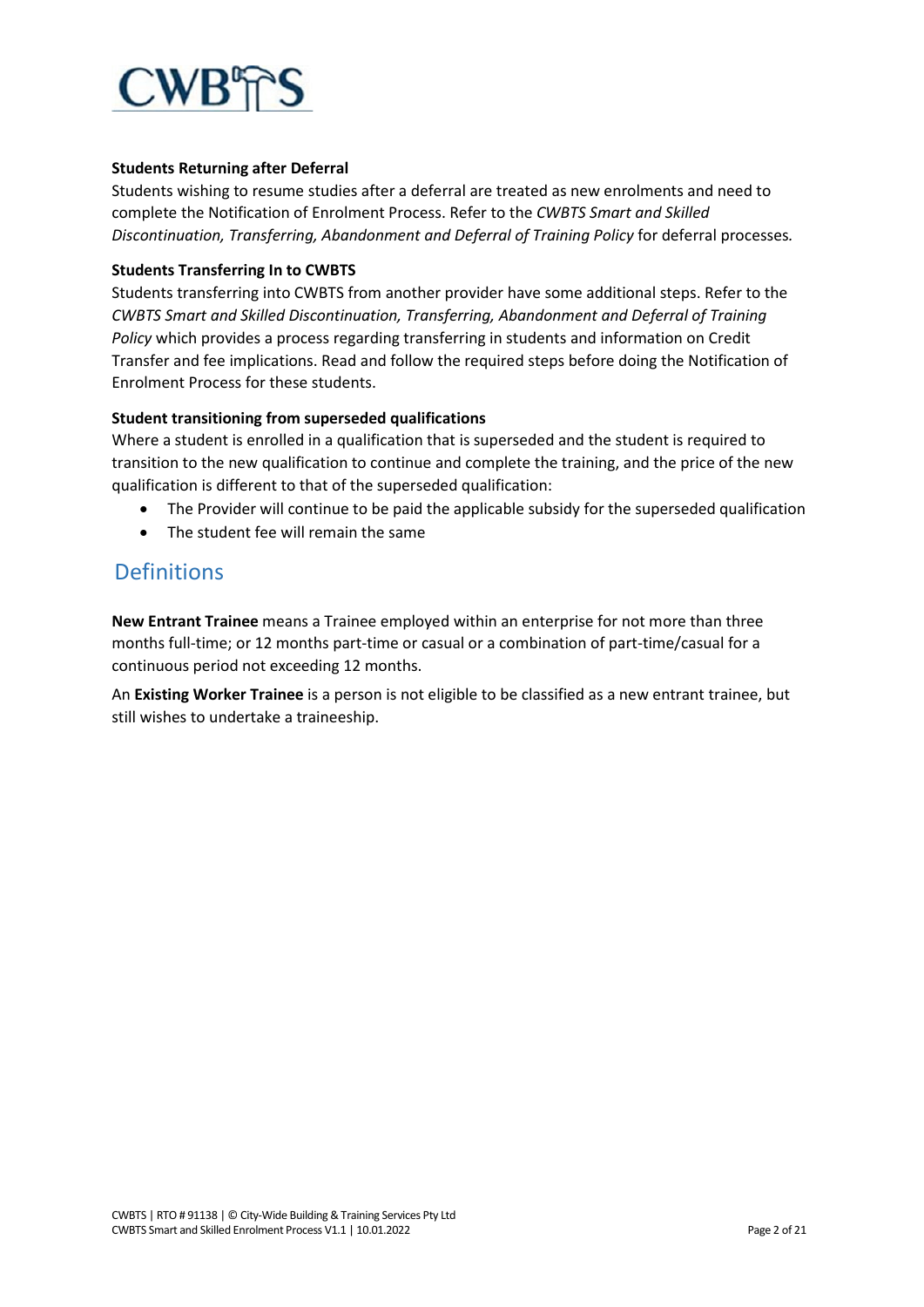

# Prior to Enrolment

Prior to enrolment into a Smart and Skilled qualification Students will be

- $\Box$  referred to the [Eligibility Checker on the Smart and Skilled website,](https://smartandskilled.nsw.gov.au/are-you-eligible) which will allow them to check their eligibility as well as get an indication of the Student fees payable
- $\Box$  provided with information on Smart and Skilled subsidised training and their eligibility will be discussed and checked as per the below guide on eligibility
- □ provided with course information on the CWBTS website https://cwbts.com.au
- $\Box$  asked if they intend to apply for RPL or Credit Transfer to enable commencement of the assessment or verification process

#### **Pre-Training Review**

Prior to enrolment, CWBTS undertakes a number of checks to ensure course suitability and possible funding eligibility. These checks are collectively known as the 'Pre-Training Review' (PTR).

The Pre-Training Review is defined as the process undertaken between CWBTS and the student to determine the most suitable and appropriate training option for that individual.

Once a student has registered an expression of interest, they are referred to a Course Advisor or Staff member within Student Services who are trained to hold a PTR conversation.

PTRs are undertaken to identify:

- 1. Course Suitability
- 2. Eligibility Discussion
- 3. Provide Student Information

The purpose of these checks is to ensure that a student is fully informed and to ensure that BAA is meeting the quality requirements and obligations for each funding contract and student loan contract.

The Staff member will work through a PTR form for the course. The PTR form varies from state to state and payment options to payment option to allow for different funding subsidy and legislation requirements.

The PTR form is a series of questions which the students answer and is recorded in the form.

# Course Suitability

To ensure a Potential Student is enrolled into the most appropriate Approved Qualification that suits them. the Student Support Officer conducting the PTR will discuss with the student:

- Their career goals and rational for wanting to undertake this course
- Their recent work history
- Their education
- A self-assessment of their computer literacy
- If they have any special requirements that BAA may need to be aware of (these include physical, medical, learning, or other needs that we may need to be aware of)
- Whether they can commit to the duration of the course and the number of classes per week
- The amount of work they are required to undertake outside of class hours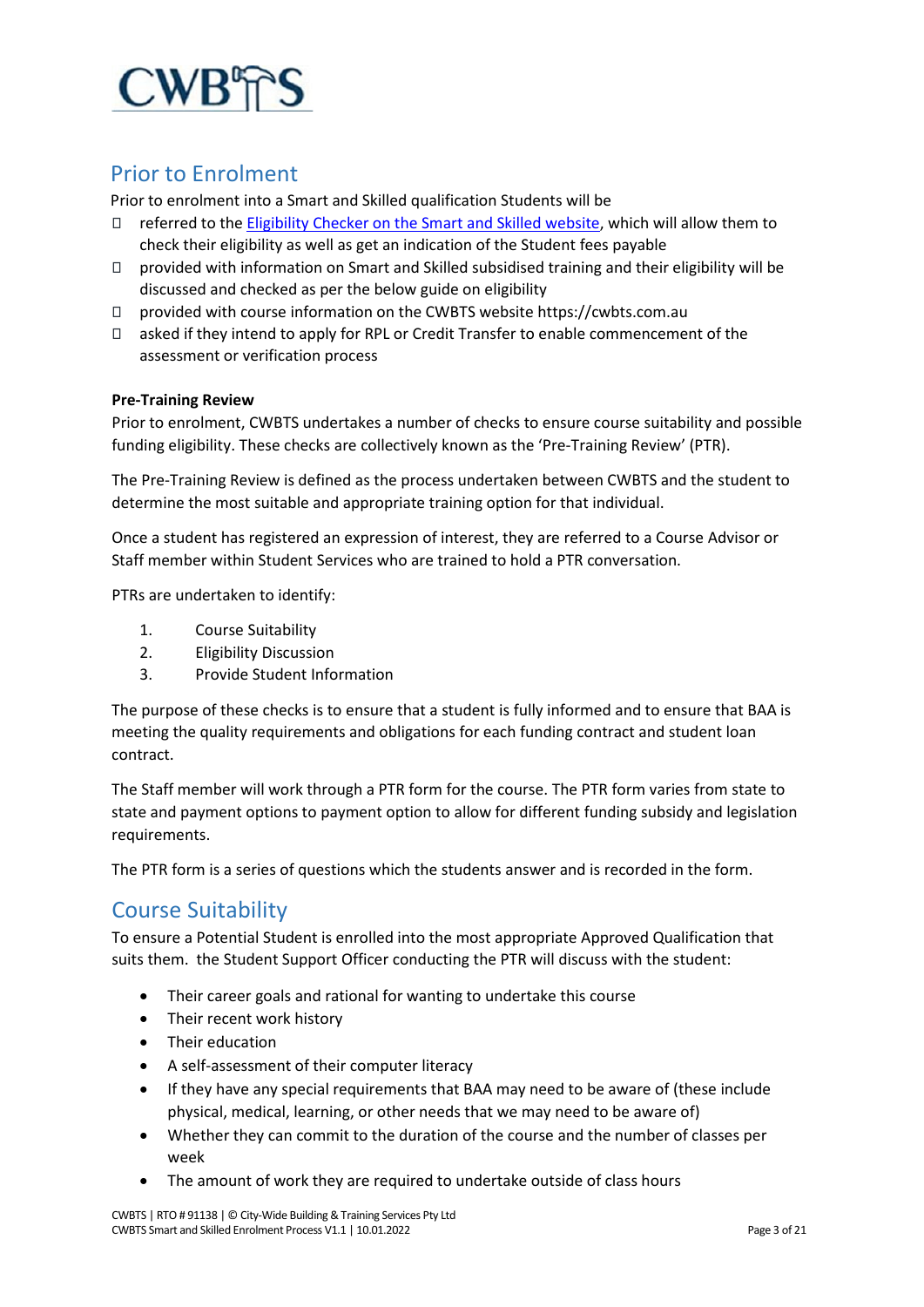

• Whether they may be eligible for Credit transfer or would like to apply for Recognition of Prior Learning (RPL).

The Potential Student is advised on the most suitable Qualification, taking into account their requests, the appropriate pathway to achieve their goals and their abilities.

# Eligibility Discussion

Eligibility criteria for government subsidies are discussed with the student to provide information and ascertain whether the student may be eligible, whether they are eligible for a concession or fee waiver, whether this will pay for the full or partial cost of their tuition fees. Discussion incudes how completing the course under a government subsidy (if eligible) may affect their eligibility for future funded courses.

# **Eligibility criteria for all Smart and Skilled Programs (except Smart and Skilled Entitlement Apprenticeships and Traineeships Program)**

These criteria do apply to the Smart and Skilled Entitlement Full Qualifications Program.

These criteria do not apply to the SBAT program or the Smart and Skilled Entitlement Apprenticeships and Traineeships Program.

| To be eligible for a Smart and Skilled Place Students must meet the following criteria                                                                 |                                                                                                                    |  |  |
|--------------------------------------------------------------------------------------------------------------------------------------------------------|--------------------------------------------------------------------------------------------------------------------|--|--|
| Type of training                                                                                                                                       | Eligibility criteria                                                                                               |  |  |
| For all Smart and Skilled Programs<br>live or work in New South Wales (determined (or a defined<br>$\Box$<br>(other than Entitlement<br>NSW border) or |                                                                                                                    |  |  |
| Apprenticeships and Traineeships<br>Program)                                                                                                           | or live in a defined interstate NSW border area and is<br>П<br>Australian Aboriginal or Torres Strait Islander and |  |  |
|                                                                                                                                                        | Australian citizen, permanent resident, humanitarian visa<br>O<br>holder, or New Zealand citizen, and              |  |  |
|                                                                                                                                                        | aged 15 years or older, and<br>□                                                                                   |  |  |
|                                                                                                                                                        | left school<br>П                                                                                                   |  |  |

A student must declare that the information they provide with regards to eligibility is true, accurate, complete and not misleading.

CWBTS will sight or maintain acceptable evidence as detailed in Section 3 of the Smart and Skilled Student Eligibility Policy: Accepted evidence.

# Live or work in NSW

An Aboriginal and Torres Strait Islander student who does not live or work in NSW but lives in specific defined interstate NSW border areas are eligible for government-subsidised training under Smart and Skilled (as identified in the list set out in the Smart and Skilled Operating Guidelines).

# No longer at school

To be eligible for Smart and Skilled, a student must have left school.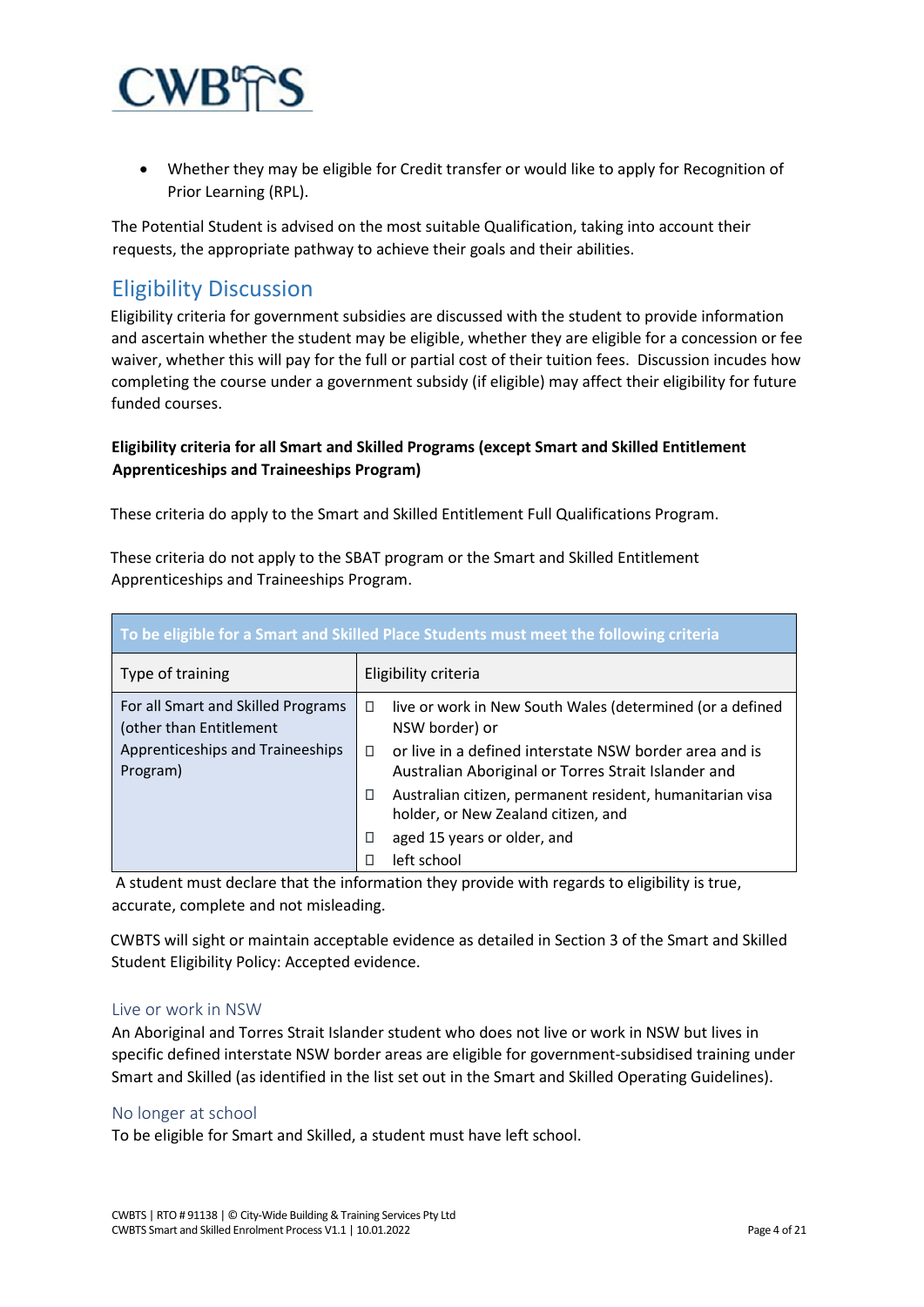

A student who is still at school and completing an apprenticeship or traineeship outside of their school studies is ineligible for Smart and Skilled. For example, students who are still in school may seek enrolment into the following program types which will not have Smart and Skilled funding:

- a VET program on a part-time basis.
- VET fee-for-service programs.
- VET in schools.
- A School-Based Apprenticeship/Traineeship (SBAT).
- a Head Start Apprenticeship/Traineeship (HSAT).

NOTE: If a student who is legally required to attend school is intending to leave school to enrol with CWBTS they will need to obtain an exemption from School. Refer to the section below "Exemption from School".

# Home Schooled Students

Home schooled students who are registered by the NSW Education Standards Authority are eligible for Smart and Skilled.

# **Eligibility criteria for Smart and Skilled Entitlement Apprenticeships and Traineeships Program**

NSW apprentices and NSW new-entrant trainees undertaking traineeships on the NSW Skills List are eligible to a government subsidy under this program for the qualification that supports their apprenticeship or traineeship.

| To be eligible for a Smart and Skilled Entitlement Apprenticeships and Traineeships Program<br>Students must meet the following criteria |                                                                                                                                                                                                                                          |  |  |
|------------------------------------------------------------------------------------------------------------------------------------------|------------------------------------------------------------------------------------------------------------------------------------------------------------------------------------------------------------------------------------------|--|--|
| Type of training                                                                                                                         | Eligibility criteria                                                                                                                                                                                                                     |  |  |
| For all Smart and Skilled<br><b>Entitlement Apprenticeships and</b><br>Traineeships                                                      | At the time of commencement in an approved<br>□<br>qualification is an apprentice or new entrant trainee and<br>has an approved training contract in NSW; and<br>has the Approved Qualification shown on their Training<br>□<br>Contract |  |  |

NOTE: If a student who is legally required to attend School is intending to leave School to enrol with CWBTS they will need to obtain an exemption from School. Refer to the section below "Exemption from School".

# **Eligibility Exception**

If a person is approved or registered as an Existing Worker Trainee, they will not be eligible to receive Subsided Training in a Smart and Skilled Qualification that is associated with the Training Contract for their existing worker traineeship.

The Department may allow a Smart and Skilled Provider to treat a person, who does not fit any of the above eligibility criteria, as being eligible to receive Subsidized Training under Smart and Skilled.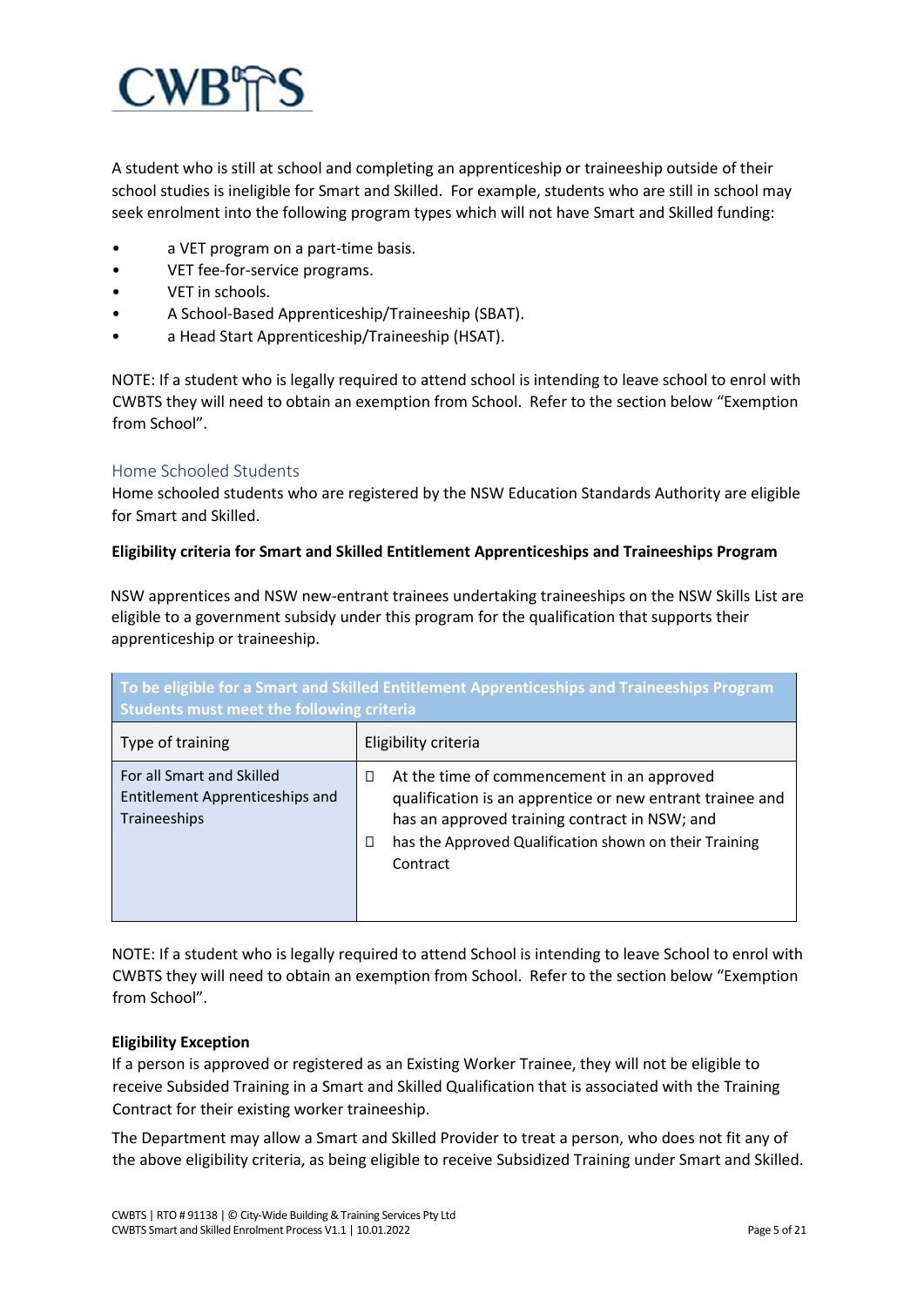

# **Eligibility criteria for School Based Apprenticeships and Traineeships Program**

School Based Apprenticeships and Traineeships (SBATs) are available to all Year 10, 11 and 12 high school students in NSW. They allow students to commence an apprenticeship or commence and complete a traineeship while at school.

| To be eligible to undertake a qualification under the SBAT Program funded by Smart and<br>Skilled, students must meet the following criteria |                                                                                                                                                                                                                                                                                                                                             |  |  |
|----------------------------------------------------------------------------------------------------------------------------------------------|---------------------------------------------------------------------------------------------------------------------------------------------------------------------------------------------------------------------------------------------------------------------------------------------------------------------------------------------|--|--|
| Type of training                                                                                                                             | Eligibility criteria                                                                                                                                                                                                                                                                                                                        |  |  |
| For all School Based<br>Apprenticeships and Traineeships                                                                                     | Be undertaking a qualification listed on the NSW Skills<br>□<br>List as an apprenticeship or traineeship qualification and<br>Be an approved or registered School Based Apprentice or<br>П<br>School Based Trainee in NSW at the time of commencing<br>the qualification and<br>has the Qualification shown on their Training Contract<br>П |  |  |

A student must declare that the information they provide with regards to eligibility is true, accurate, complete and not misleading.

# **Student Fee Arrangements**

Fees payable including access to Fee-free initiatives, concessions and exemptions are dependent on the program the student is eligible for. The eligibility discussion will include evaluating the Prospective Student's potential eligibility for initiatives, concessions and exemptions.

Refer to the following documents for acceptable evidence for fee exemptions and concessions.

- Appendix 2 of the Smart and Skilled Fee Administration Policy
- Appendix12 of the School Based Apprenticeships and Traineeships Program Fee Administration Policy

# Concession

Concession fees are discounted fees for a disadvantaged student. Concession fees are a flat fee for the qualification level. A student who receives a specified Commonwealth Government benefit or allowance is eligible for a concession fee for a qualification up to and including Certificate IV. The student must be in a receipt of the specified benefit or allowance at the time of enrolment to be eligible. The concession fee is also available to a student who is a dependant of a person receiving a specified Commonwealth Government benefit or allowance at the time of enrolment.

Specified Commonwealth Government benefits and allowances for concession fees:

| <b>Commonwealth Government benefits and allowances</b> |                                          |  |  |
|--------------------------------------------------------|------------------------------------------|--|--|
| Age Pension                                            | Austudy                                  |  |  |
| Carer Payment (see comments below)                     | <b>Disability Support Pension</b>        |  |  |
| Farm Household Allowance                               | Family Tax Benefit Part A (maximum rate) |  |  |
| JobSeeker Payment                                      | Parenting Payment (Single)               |  |  |
| <b>Special Benefit</b>                                 | <b>Veterans' Affairs Pensions</b>        |  |  |
| Veterans' Children Education Scheme                    | <b>Widow Allowance</b>                   |  |  |
| Youth Allowance                                        |                                          |  |  |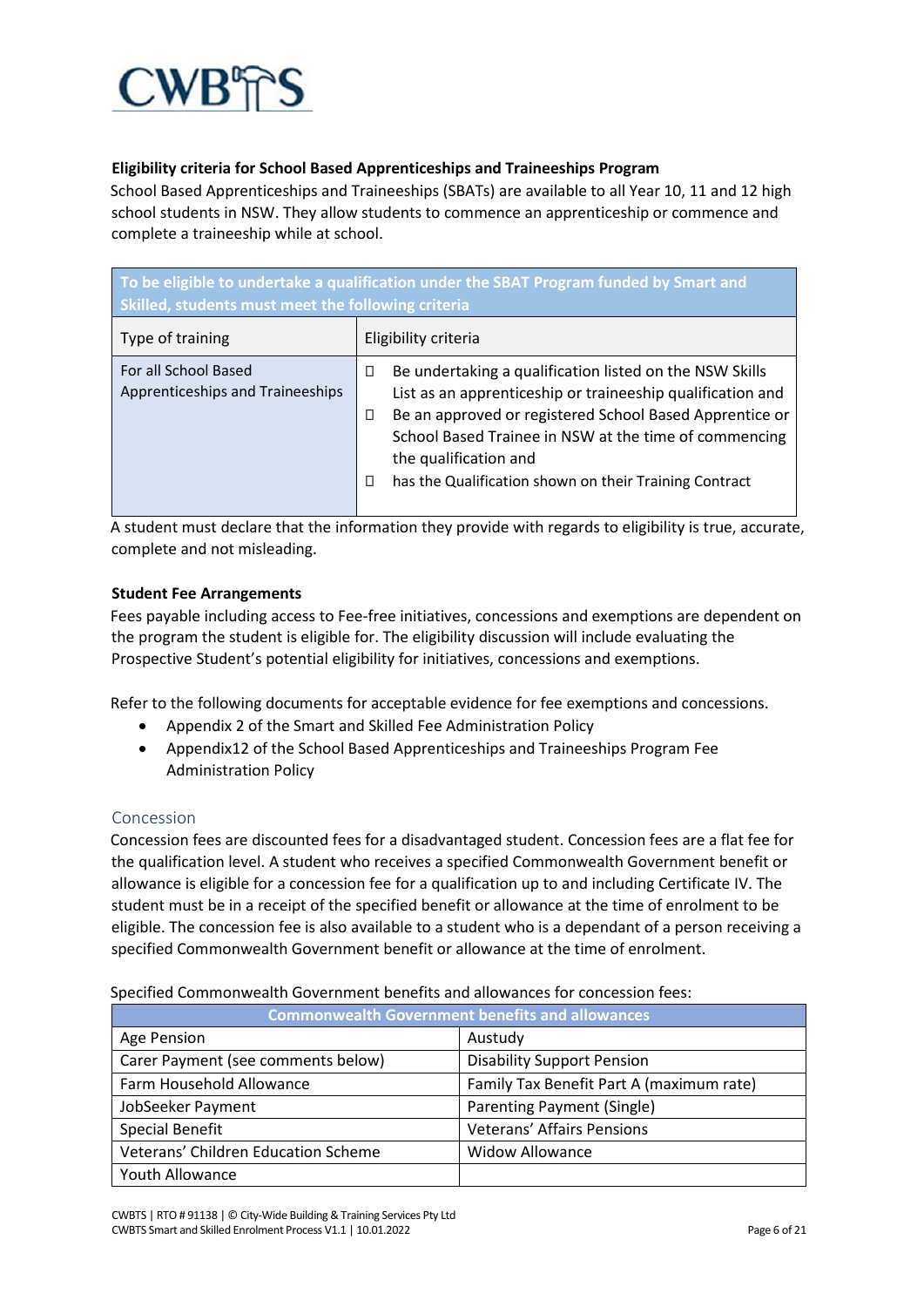

Note:

- A NSW Apprentice on a JobSeeker Payment or a NSW Apprentice who is the dependant of a person receiving a JobSeeker Payment is not eligible for a concession fee.
- A NSW New Entrant Trainee on a JobSeeker Payment nor a NSW New Entrant who is the dependant of a per son receiving a JobSeeker Payment is not eligible for a concession fee.
- The Carer Payment is a specific benefit aid by the Commonwealth Government: this category does not include the Carer Allowance or Carer Adjustment Payment.

# Fee Free Traineeship or Apprenticeship Initiative

NSW apprentices including school based apprentices who are funded under Smart and Skilled, and NSW apprentices funded through the Cross Border Contract, and who commence subsidised training on or after 1 July 2018, are eligible for free training.

NSW trainees including school based trainees who are funded under Smart and Skilled, and who commence subsidised training on or after 1 July 2018, are eligible for free training.

# Exemptions and fee free training

A student who falls into one of the following categories will qualify for fee-free training

- an Aboriginal or Torres Strait Islander person
- a student with a disability
- dependant child, spouse or partner of a recipient of a disability support pension
- most school based apprentices and trainees
- refugee or Asylum seeker (and eligible Partners) for training up to and including Certificate IV
- recipient of a Fee-Free Scholarship for training up to and including Certificate IV.

# Smart and Skilled Fee-Free Scholarships

A student undertaking a full qualification up to and including Certificate IV may be eligible for a Smart and Skilled Fee-free Scholarship if they are:

- aged between 15 and 30 (inclusive) at the start date for training and eligible for a concession fee
- meet the Out-of-Home Care definition at the time of enrolment and are:
	- o aged 15-17 years and current in out of home care; or
	- o aged 18-30 years and previously in out of home care; or
- Aged 15 and over and be able to disclose (self-declare) at enrolment that they meet the domestic and family violence definition.

A student is eligible for one scholarship per financial year and a maximum of two scholarships over four financial years. There is a limit of 50,000 Smart and Skilled Fee-Free Scholarships per financial year. This limit does not apply to a student who meets the fee-free criteria who are living in social housing in SNW or on the NSW Housing Register (waiting list); or a student who meets the out-ofhome care criteria for a fee-free scholarship.

Refer to the Smart and Skilled Fee Administration Policy for the following:

- Social Housing definition
- Out-of-Home Care definition
- Domestic and family violence definition

CWBTS | RTO # 91138 | © City-Wide Building & Training Services Pty Ltd CWBTS Smart and Skilled Enrolment Process V1.1 | 10.01.2022 Page 7 of 21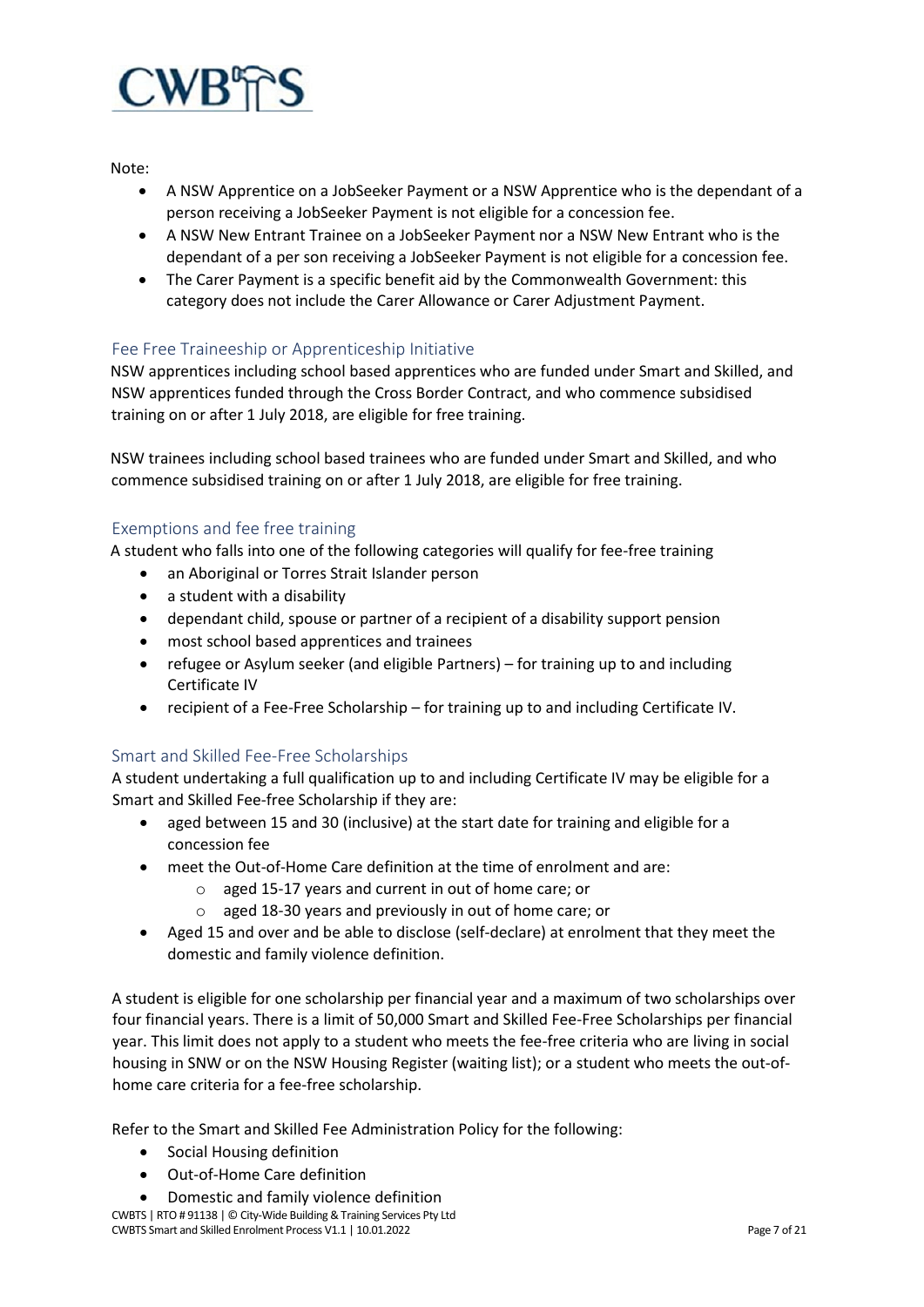

# Student Information

Prior to enrolment Students will be provided with the following information via the Student handbook or may access the information directly from the CWBTS website under the key links and document tab:

- Fee Information
- Information regarding Recognition of Prior Learning and Credit Transfer, deferring or discontinuing Subsidised Training (including any implication on fees)
- Consumer protection information
- Information of what a student should do if they wish to defer or discontinue training
- How to access support and assistance during training
- Contact details for various support services within CWBTS

Refer to the CWBTS *Fully Informed Students and Employers Policy* for more details on the provision of **Student Information.**

# Notification of Enrolment Process

The Notification of Enrolment Process must be carried out simultaneously with the enrolment process and must be completed before CWBTS delivers any Training to the student.

For all Smart and Skilled funded students who are ready to enrol (except SBAT), refer to the *CWBTS Smart and Skilled Notification of Enrolment Process* to complete necessary actions.

# Enrolment

On application for enrolment the Student will need to complete the CWBTS application for enrolment form. This form will collect personal details about the Student including evidence of eligibility and signatures as evidence of a Student's eligibility to participate in training.

# **Obtain Eligibility Evidence – all programs except SBAT**

- All students must provide Proof of Identity.
- All students must meet school leaving age requirement or have obtained Exemption from School. Refer to section "Under 17 Years of Age - Exemption from School"
- All students will be required to provide proof of meeting eligibility criteria. Refer to the section "Eligibility Discussion" which lists the specific eligibility requirements for the relevant program. The following table outlines the evidence required to meet each eligibility requirement.

As per the Smart and Skilled Student Eligibility Policy, a student declaration is acceptable at enrolment where a form of evidence is required to be sighted or collected by CWBTS. However, the required evidence outlined in the below table, must be sighted or collected by CWBTS prior to submitting Training Activity Data for an enrolled student who has commenced.

 $\bullet$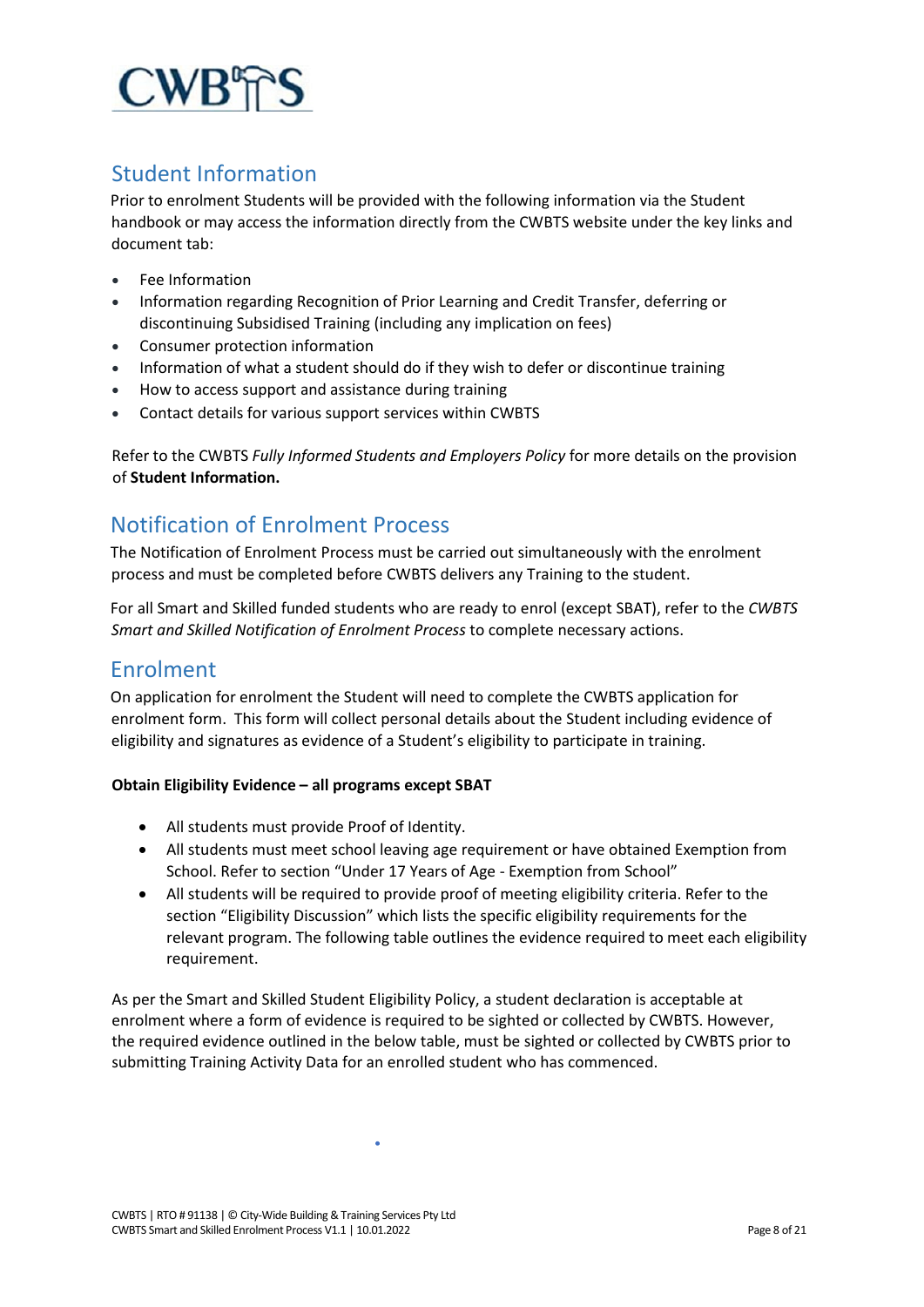

(The following is taken from the Smart and Skilled Student Eligibility Policy. Refer to Section 3: Accepted evidence)

|    | <b>Requirement</b>                                                                              | <b>Evidence</b>                                                                                                                                                                                                                                                                                                                                                                                                                                                                                                                                                                                                                                                                                                                                       | <b>Evidence requirements</b>                 |  |
|----|-------------------------------------------------------------------------------------------------|-------------------------------------------------------------------------------------------------------------------------------------------------------------------------------------------------------------------------------------------------------------------------------------------------------------------------------------------------------------------------------------------------------------------------------------------------------------------------------------------------------------------------------------------------------------------------------------------------------------------------------------------------------------------------------------------------------------------------------------------------------|----------------------------------------------|--|
|    | Proof of Identity:                                                                              |                                                                                                                                                                                                                                                                                                                                                                                                                                                                                                                                                                                                                                                                                                                                                       |                                              |  |
| 1. | Proof of identity                                                                               | USI.<br>The Provider must ensure validity of the USI.<br>The Department will also check validity with<br>the USI Registry.                                                                                                                                                                                                                                                                                                                                                                                                                                                                                                                                                                                                                            | Valid USI at enrolment                       |  |
|    | <b>Smart and skilled eligibility:</b>                                                           |                                                                                                                                                                                                                                                                                                                                                                                                                                                                                                                                                                                                                                                                                                                                                       |                                              |  |
| 2. | Living or working in NSW                                                                        | Living in NSW:<br>any Commonwealth or NSW Government<br>issued document providing evidence of<br>living location, or<br>If the student does not live in NSW, Working in<br>NSW:<br>employer-issued document confirming<br>employment in NSW.                                                                                                                                                                                                                                                                                                                                                                                                                                                                                                          | Evidence sighted or<br>collected by Provider |  |
| 3. | Citizenship: Australian<br>citizen, New Zealand<br>citizen and permanent<br>Australian resident | Australian citizen:<br>Australian birth certificate; or<br>Australian Passport; or<br>Certificate of Australian<br>$\bullet$<br>Citizenship (Naturalisation<br>Certificate); or Green Medicare<br>Card.<br>New Zealand citizen:<br>New Zealand birth certificate; or<br>New Zealand Passport; or<br>Green Medicare Card.<br>Permanent Australian resident:<br>a Certificate of Evidence of Resident<br>$\bullet$<br>Status (CERS), which confirms status<br>as an Australian permanent resident;<br>or<br>use the Department of Immigration<br>$\bullet$<br>and Border Protections Visa<br>Entitlement Verification Online (VEVO)<br>facility to confirm status as Australian<br>permanent resident and check<br>passport; or<br>Green Medicare Card. | Evidence sighted or<br>collected by Provider |  |
| 4. | Humanitarian visa holder<br>and Partner visa holder<br>(Refugee or asylum<br>seeker)            | Relevant visa documentation; or<br>$\bullet$<br>ImmiCard (where appropriate)<br>If the student holds a Bridging Visa, the<br>student must provide a document from the<br>Department of Immigration and Border<br>Protection acknowledging that the bridging<br>visa is linked to an application for a<br>humanitarian visa. For additional<br>information, refer to Appendix 2: Refugees<br>and asylum seekers.                                                                                                                                                                                                                                                                                                                                       | Evidence sighted or<br>collected by Provider |  |
| 5. | Home schooled students                                                                          | ۰<br>Copy of current certificate of home<br>schooling registration, which clearly<br>indicates the period of time for which the<br>student will be home schooled                                                                                                                                                                                                                                                                                                                                                                                                                                                                                                                                                                                      | Evidence sighted or<br>collected by Provider |  |
| 6. | Date of birth                                                                                   | USI data<br>$\bullet$                                                                                                                                                                                                                                                                                                                                                                                                                                                                                                                                                                                                                                                                                                                                 | USI checks date of birth                     |  |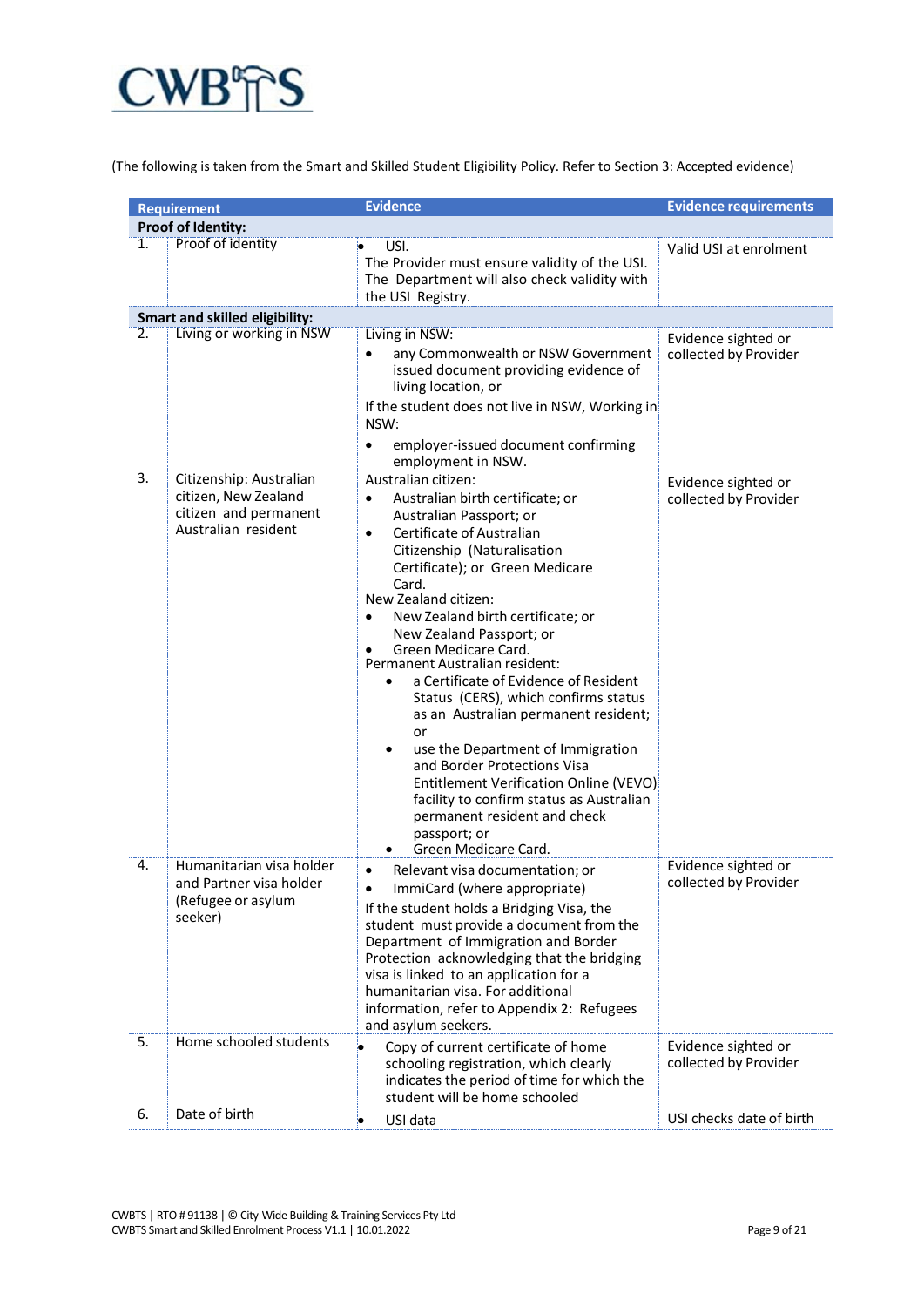

|    | <b>Requirement</b>                                                | <b>Evidence</b>                                                 | <b>Evidence requirements</b>                                                                                                                     |
|----|-------------------------------------------------------------------|-----------------------------------------------------------------|--------------------------------------------------------------------------------------------------------------------------------------------------|
|    | Registration as NSW<br>apprentice or new entrant<br>trainee       | Training Contract identifier (TCID) number                      | Department system<br>check against details of<br>approved or registered<br><b>Training Contract stored</b><br>in<br>the Department's<br>database |
| 8. | Year 10 completion or<br>equivalent (if under 17)                 | Evidence that student has met school<br>leaving age requirement | Student<br>declaration/signature<br>at<br>enrolment                                                                                              |
| 9. | Postcode for an Aboriginal<br>or Torres Strait Islander<br>Person | N/A                                                             | Student<br>declaration/signature<br>at<br>enrolment                                                                                              |

NOTE: The student's name on their documents used for eligibility evidence and their USI must match. Where the student is unable to provide eligibility evidence with their name matching the name as per their USI, they will be required to update either their USI or their eligibility documents before verification can be completed.

# **Obtain Eligibility Evidence – SBAT Programs**

|    | <b>Requirement</b>                                        | <b>Evidence</b>                            | <b>Evidence requirements</b>                                                                                                         |
|----|-----------------------------------------------------------|--------------------------------------------|--------------------------------------------------------------------------------------------------------------------------------------|
|    | <b>Proof of Identity:</b>                                 |                                            |                                                                                                                                      |
|    | Proof of identity                                         | <b>School Enrolment</b>                    | Evidence sighted or<br>collected by Provider                                                                                         |
|    | <b>Smart and skilled eligibility:</b>                     |                                            |                                                                                                                                      |
| 7. | Registration as NSW School<br>based apprentice or trainee | Training Contract identifier (TCID) number | Department system<br>check against details of<br>approved or registered<br><b>Training Contract stored</b><br>in<br>the Department's |

Refer to the following documents for acceptable evidence for fee exemptions and concessions.

- Appendix 2 of the Smart and Skilled Fee Administration Policy
- Appendix12 of the School Based Apprenticeships and Traineeships Program Fee Administration Policy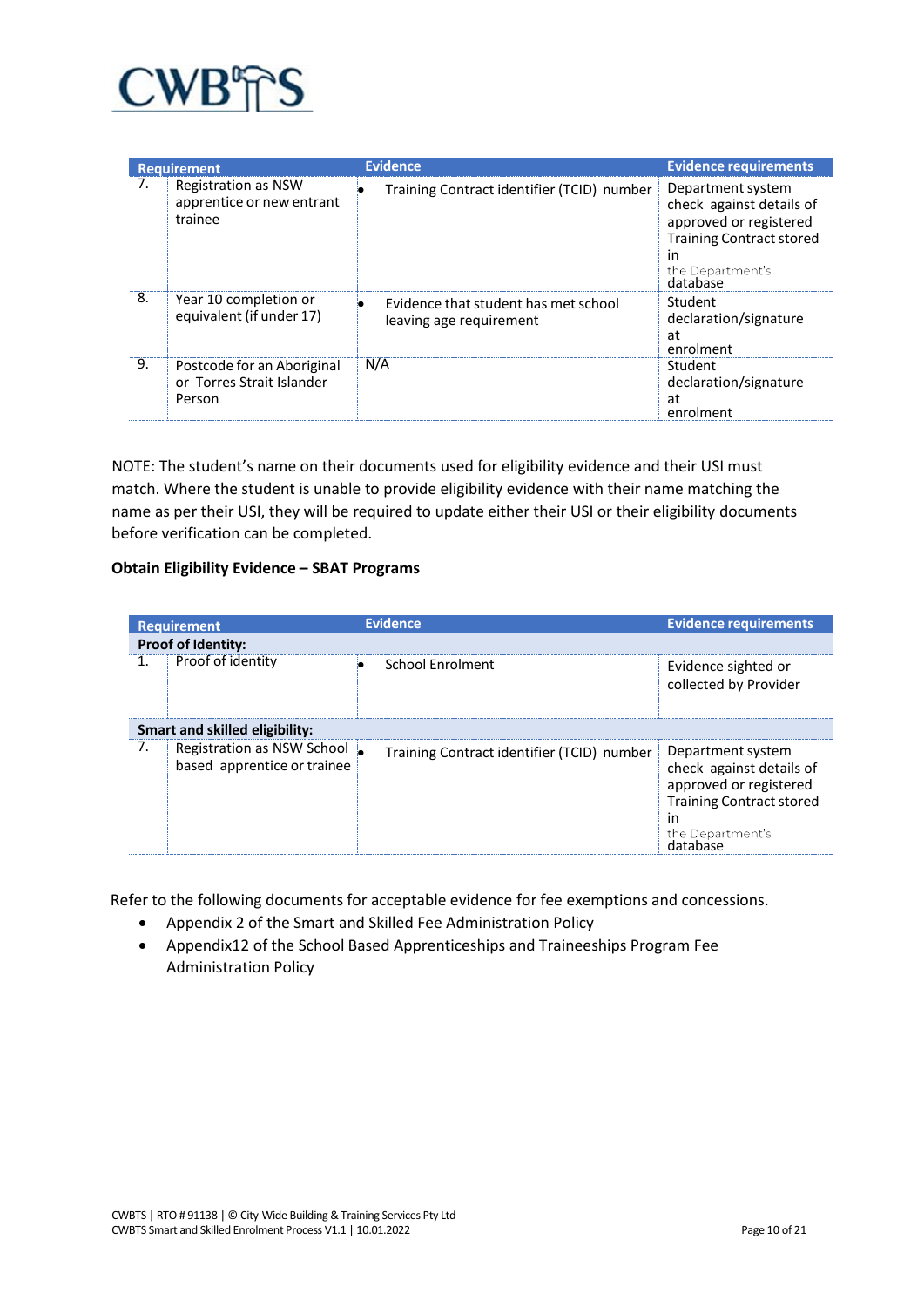# **CWB<sup></sup>TS**

# **Appendix 2: Acceptable evidence for fee** exemptions and concessions

(Should be read in conjunction with Section 3: Fee categories and eligibility)

#### Note:

The Smart and Skilled Eligibility Policy outlines the acceptable evidence for Smart and Skilled eligibility.

At enrolment, a student declaration is acceptable where a form of evidence is required to be sighted or collected by the Provider. The required evidence, however, must be sighted or collected by the Provider prior to submitting Training Activity Data for an enrolled student who has commenced to ensure the student is charged the appropriate fee.

|                | <b>Requirement</b>                                                                            | <b>Evidence</b>                                                                                                                                                                                                                                                                                                                                                                                                                                                                                                                                                                                                                                                                                                                                                                                                                                                                                                                                                                                                         | <b>Evidence requirements</b>                     |  |
|----------------|-----------------------------------------------------------------------------------------------|-------------------------------------------------------------------------------------------------------------------------------------------------------------------------------------------------------------------------------------------------------------------------------------------------------------------------------------------------------------------------------------------------------------------------------------------------------------------------------------------------------------------------------------------------------------------------------------------------------------------------------------------------------------------------------------------------------------------------------------------------------------------------------------------------------------------------------------------------------------------------------------------------------------------------------------------------------------------------------------------------------------------------|--------------------------------------------------|--|
|                | Previous qualification vs first qualification fee                                             |                                                                                                                                                                                                                                                                                                                                                                                                                                                                                                                                                                                                                                                                                                                                                                                                                                                                                                                                                                                                                         |                                                  |  |
| 1.             | Previous qualification                                                                        | - Department's system may check against<br>Smart and Skilled records and/or USI<br>academic transcript records.                                                                                                                                                                                                                                                                                                                                                                                                                                                                                                                                                                                                                                                                                                                                                                                                                                                                                                         | Student<br>declaration/signature at<br>enrolment |  |
|                | <b>Concession fee eligibility:</b>                                                            |                                                                                                                                                                                                                                                                                                                                                                                                                                                                                                                                                                                                                                                                                                                                                                                                                                                                                                                                                                                                                         |                                                  |  |
| $\overline{2}$ | <b>Concession Fee:</b><br>Commonwealth Government<br><b>Benefit Recipient</b>                 | - a letter from the Department of Human<br>Services (Centrelink) confirming receipt of<br>the benefit. The letter should clearly show<br>the Centrelink Reference Number (CRN)<br>and the benefit or allowance category; or<br>a current concession card that shows the<br>CRN and clearly shows the benefit or<br>allowance category; or<br>· a current Centrelink income statement<br>that clearly shows the CRN and the benefit<br>or allowance category, or<br>any other evidence that clearly shows the<br>CRN and the benefit or allowance<br>category, or<br>documentary evidence from the<br>$\bullet$<br>Department of Veterans' Affairs stating<br>their pension/benefits status; or<br>• for people applying for Austudy or Youth<br>Allowance, an approval letter from<br>Centrelink that shows the CRN and<br>indicates that commencement date of<br>their benefit is within two weeks of their<br>enrolment or two weeks within the date of<br>the first class attendance or participation<br>in training | Evidence sighted or<br>collected by Provider     |  |
| $\mathbf{Z}$   | <b>Concession Fee: Dependant</b><br>of Commonwealth<br><b>Government Benefit</b><br>Recipient | A dependant child, spouse or partner of<br>٠<br>someone who is receiving a specified<br>Commonwealth Government benefit or<br>allowance, must provide documentary<br>evidence that Centrelink recognises the<br>student as the dependant<br>The evidence must clearly show the CRN of the<br>benefit or Commonwealth Government benefit<br>recipient.                                                                                                                                                                                                                                                                                                                                                                                                                                                                                                                                                                                                                                                                   | Evidence sighted or<br>collected by Provider     |  |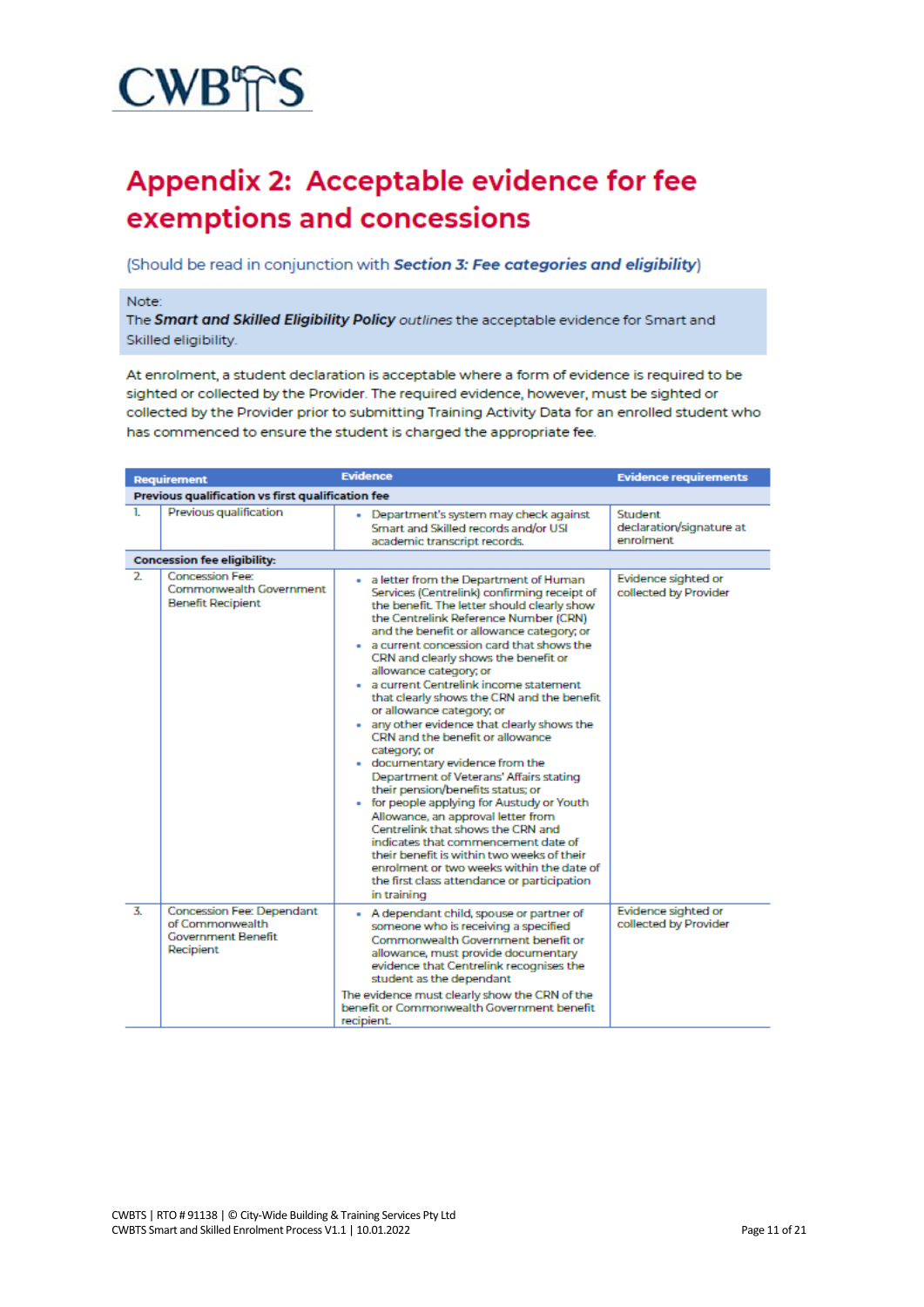

|    | <b>Requirement</b>                                                      | <b>Evidence</b>                                                                                                                                                                                                                                                                                                                                                                                                                                                                                                                                                                                                                                                                                                                                                                                                                                                                                                                                                                                                                                                                                                                                                                                                                                                                                                                                | <b>Evidence requirements</b>                 |
|----|-------------------------------------------------------------------------|------------------------------------------------------------------------------------------------------------------------------------------------------------------------------------------------------------------------------------------------------------------------------------------------------------------------------------------------------------------------------------------------------------------------------------------------------------------------------------------------------------------------------------------------------------------------------------------------------------------------------------------------------------------------------------------------------------------------------------------------------------------------------------------------------------------------------------------------------------------------------------------------------------------------------------------------------------------------------------------------------------------------------------------------------------------------------------------------------------------------------------------------------------------------------------------------------------------------------------------------------------------------------------------------------------------------------------------------|----------------------------------------------|
|    | Exemptions, waivers and fee-free training eligibility:                  |                                                                                                                                                                                                                                                                                                                                                                                                                                                                                                                                                                                                                                                                                                                                                                                                                                                                                                                                                                                                                                                                                                                                                                                                                                                                                                                                                |                                              |
| 4. | Fee Exemption: Aboriginal<br>person or Torres Strait<br>Islander person | N/A                                                                                                                                                                                                                                                                                                                                                                                                                                                                                                                                                                                                                                                                                                                                                                                                                                                                                                                                                                                                                                                                                                                                                                                                                                                                                                                                            | Student<br>declaration/signature             |
| 5. | Fee Exemption: Person with<br>Disability                                | · a letter from Centrelink confirming receipt<br>of the Disability Support Pension. The<br>letter should clearly show the Centrelink<br>Reference Number (CRN); or<br>· a current Disability Pensioner Concession<br>Card that shows the CRN; or<br>· a current Centrelink income statement for<br>the Disability Support Pension, which<br>clearly shows that income is for the<br>disability pension and also shows the CRN;<br>OF:<br>. a completed NSW School Leaver Individual<br>Transition Plan that clearly identifies the<br>student's disability; or<br>. any other evidence that clearly shows the<br>CRN and confirms receipt of the Disability<br>Support Pension; or<br>· documentary evidence of support<br>demonstrating a clear additional need as a<br>result of the student's disability. This<br>evidence must be a letter or statement.<br>from:<br>a medical practitioner; or<br>an appropriate government agency such<br>as Veteran's Affairs or a TAFE NSW teacher<br>consultant (for a student with a disability),<br>a school counsellor or special education<br>coordinator, Centrelink, a Disability Service<br>Provider, or a Job Capacity Assessor; or<br>a specialist allied health professional<br>(including a rehabilitation counsellor,<br>psychologist, speech pathologist, or<br>occupational therapist). | Evidence sighted or<br>collected by Provider |
| 6  | Fee Exemption: Dependant<br>of a person with a disability               | . Documentary evidence that Centrelink<br>recognises the student as a dependant<br>child, spouse or partner of someone who is<br>receiving a Commonwealth Government<br>Disability Support Pension.<br>The evidence should clearly show the Centrelink<br>Reference Number (CRN) of the Disability<br>Support Pension recipient.                                                                                                                                                                                                                                                                                                                                                                                                                                                                                                                                                                                                                                                                                                                                                                                                                                                                                                                                                                                                               | Evidence sighted or<br>collected by Provider |
| 7. | Fee Waiver: Refugee or<br>Asylum Seeker (and their<br>Partners)         | · Relevant visa documentation; or<br>• ImmiCard (where appropriate)<br>If the student holds a Bridging Visa, the student<br>must provide a document from the Department.<br>of Immigration and Border Protection<br>acknowledging that the bridging visa is linked<br>to an application for a humanitarian visa.<br>Note: eligible Partners must also provide<br>evidence that their visa sponsor holds or held<br>one of the eligible humanitarian visas<br>. For additional information, refer to<br>Appendix 1: Refugees and asylum seekers  <br>in the <b>Smart and Skilled Eligibility Policy</b> .                                                                                                                                                                                                                                                                                                                                                                                                                                                                                                                                                                                                                                                                                                                                       | Evidence sighted or<br>collected by Provider |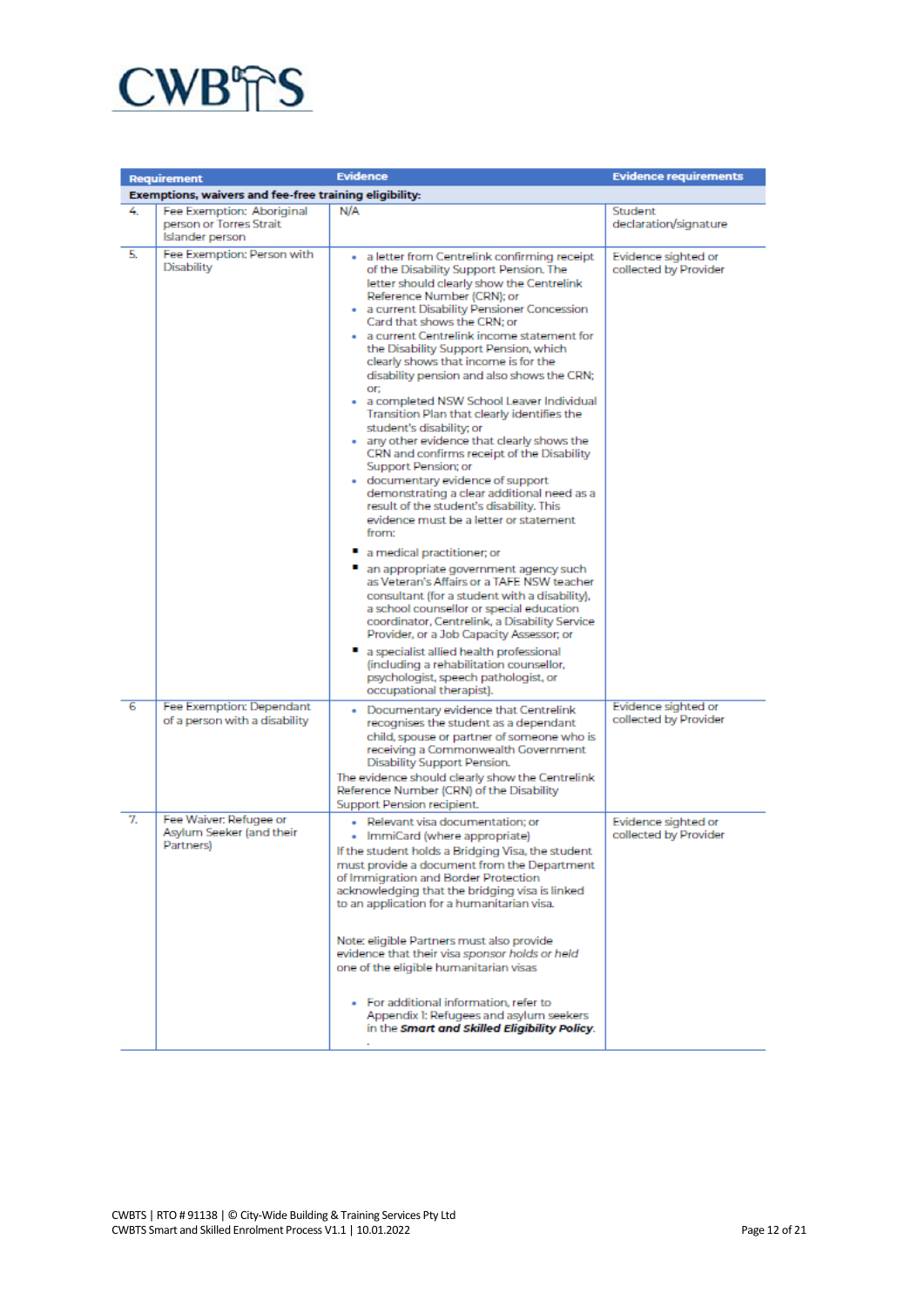

|          | <b>Requirement</b>                                                                          | <b>Evidence</b>                                                                                                                                                                                                                                                                                                                                                                                                                                                                                                                                                                                                                                                                                                                                                                                                                              | <b>Evidence requirements</b>                     |
|----------|---------------------------------------------------------------------------------------------|----------------------------------------------------------------------------------------------------------------------------------------------------------------------------------------------------------------------------------------------------------------------------------------------------------------------------------------------------------------------------------------------------------------------------------------------------------------------------------------------------------------------------------------------------------------------------------------------------------------------------------------------------------------------------------------------------------------------------------------------------------------------------------------------------------------------------------------------|--------------------------------------------------|
| 8.<br>9. | Fee-free training -<br>Fee-free Scholarship<br>(Concession eligible)<br>Fee-free training - | • As per requirement 2 or 3, Concession Fee<br>- A concession student who meets the<br>requirements for Social housing status will<br>be given priority.<br>For a student currently in out-of-home care:                                                                                                                                                                                                                                                                                                                                                                                                                                                                                                                                                                                                                                     | Student<br>declaration/signature at<br>enrolment |
|          | Fee-Free Scholarship<br>(Out-of-Home Care eligible)                                         | - A copy of the Children's Court Care Order,<br>or<br>• A copy of the 'Confirmation of Placement'<br>letter, or<br>• A letter from Family and Community<br>Services or the Out-of-Home Care<br>Designated Agency verifying that the<br>student is in statutory or supported care, or<br>- Any other evidence which clearly shows<br>that the student is in out-of-home care.<br>For a student previously in out-of-home care:<br>• A copy of the expired Children's Court Care<br>Order, or<br>. A copy of the 'leaving care' letter from the<br>Minister for Family and Community<br>Services, or<br>. A letter from Family and Community<br>Services verifying the student was<br>previously in statutory or supported care,<br>or<br>. Any other evidence which clearly shows<br>that the student was previously in out-of-<br>home care. | Evidence sighted or<br>collected by Provider     |
| 10.      | Fee-free training -<br>Fee-Free Scholarship<br>(Domestic and Family<br>Violence eligible)   | A letter of recommendation is required from a<br>domestic and family violence service, refuge or<br>other support agency such as:<br>• Legal Aid NSW through their Women's<br>Domestic Violence Court Advocacy<br>Services, or<br>. Organisations who provide Integrated<br>Domestic Family Violence Services, or<br>• Organisations who provide Staying Home,<br>Leaving Violence services, or<br>• Organisations who deliver Specialist<br>Homelessness Services (i.e. refuges and<br>crisis accommodation), or<br>· Domestic Violence NSW, or<br>• Any other organisation which clearly<br>shows that the student is or has been<br>previously receiving support services for<br>domestic and family violence (for example<br>a non-government organisation or charity<br>that is self-funded).                                           | Evidence sighted or<br>collected by Provider     |
| 11.      | Fee-free training -<br><b>Entitlement Foundation</b><br><b>Skills</b>                       | N/A                                                                                                                                                                                                                                                                                                                                                                                                                                                                                                                                                                                                                                                                                                                                                                                                                                          | Student enrolment in the<br>Program              |
| 12.      | Fee-free training -<br>Fee-free Apprenticeships                                             | . Date of commencement of Smart and<br>Skilled training must be I July 2018 or later<br>For additional information, refer to Appendix 5:<br><b>Fee-free Apprenticeships</b>                                                                                                                                                                                                                                                                                                                                                                                                                                                                                                                                                                                                                                                                  | Student<br>declaration/signature at<br>enrolment |
| 13.      | Fee-free training - Fee-free<br>Traineeships                                                | . Date of commencement of Smart and<br>Skilled training must be 1 January 2020 or<br>later<br>For additional information, refer to Appendix 6:<br><b>Fee-free Traineeships</b>                                                                                                                                                                                                                                                                                                                                                                                                                                                                                                                                                                                                                                                               | Student<br>declaration/signature at<br>enrolment |
| 14.      | Fee-free training - Skilling for<br>Recovery Initiative                                     | For evidence requirements, refer to the Smart<br>and Skilled Policy for the Skilling for<br>Recovery Initiative.                                                                                                                                                                                                                                                                                                                                                                                                                                                                                                                                                                                                                                                                                                                             | Student<br>declaration/signature at<br>enrolment |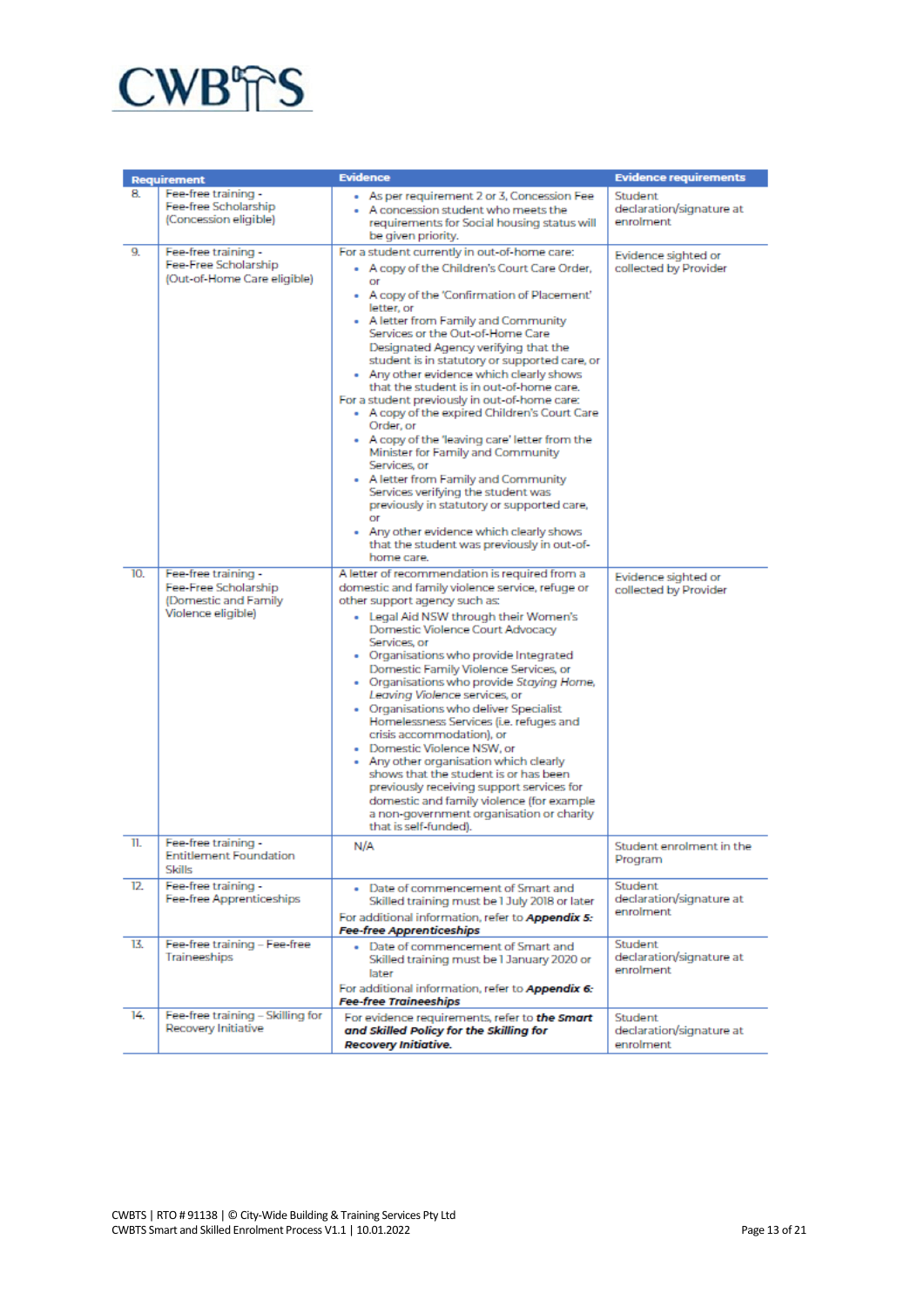

|                 | <b>Requirement</b>                                                      | <b>Evidence</b>                                                                                                                                                                                                                                               | <b>Evidence requirements</b> |
|-----------------|-------------------------------------------------------------------------|---------------------------------------------------------------------------------------------------------------------------------------------------------------------------------------------------------------------------------------------------------------|------------------------------|
|                 | <b>Loading to Provider: Evidence Requirements</b>                       |                                                                                                                                                                                                                                                               |                              |
| 15.             | Needs Loading: Aboriginal<br>person or Torres Strait<br>Islander person | A student that meets eligibility/evidence requirements for a fee<br>exemption based on being Aboriginal or Torres Strait Islander person will<br>automatically attract a loading (as per requirement 4)                                                       |                              |
| $\overline{16}$ | Needs Loading: Person with<br><b>Disability</b>                         | . A student that meets eligibility/evidence requirements for a fee<br>exemption based on disability will automatically attract a loading (as per<br>requirement 5).<br>Dependants of a recipient of a Disability Support Pension do not attract a<br>loading. |                              |
| 17.             | Needs: Long-term<br>unemployed person - over 12<br>months               | • A letter from Employment Service Provider is required.                                                                                                                                                                                                      |                              |
| 18.             | Location Loading: Residential<br>address - regional or remote           | Evidence sighted or collected of any Commonwealth or NSW<br>Government issued document providing evidence of living location                                                                                                                                  |                              |

#### NOTE:

- $\mathbf{1}$ All evidence must be able to be verified by the Provider. At the Department's discretion, the Department may request a copy of the evidence or proof that the evidence has been sighted.
- 2. Where evidence is sighted but not kept, a record that confirms sighting of the evidence and a description of the evidence, must be maintained by the Provider. The record must be dated and signed by a person authorised by the Provider. The name of the signatory and their position should also be captured.
- 3. Where the evidence provided by the student is a copy of the original, the copy must be certified by a person who is on the list of approved witnesses who can verify documents. A list of which is available at the Commonwealth Attorney General's Department website at: www.ag.gov.au/Publications/Pages/Statutorydeclarationsignatorylist.aspx
- 4. If a student declares their status in relation to a disability, concession or long-term unemployment or identifies themself as an Aboriginal or Torres Strait Islander person at a point in time after enrolment, the Provider must:
	- sight or collect the relevant evidence within 28 days of being notified by the student, and  $\sim$
	- abide by the Declaring Student Status after Enrolment Policy (Version 2.0), located in the  $\circ$ Support Documents section of STS Online.

#### Students who are inmates with NSW Corrective Services

Students who are inmates in NSW correctional facilities do not have access to many of the documents required to allow the Provider to assess program or fee eligibility.

NSW Corrective Services records information in the Offender Integrated Management System (OIMS) which can verify:

- Smart and skilled Eligibility:
	- Living or working in NSW  $\bullet$
	- Citizenship: Australian citizen, New Zealand citizen and permanent Australian resident  $\bullet$
	- Refugee or Asylum seeker
- Concession, exemptions, fee-free scholarship and other fee-free training eligibility:
	- Commonwealth benefit status  $\sim$
	- **Disability status**  $\sim$
	- Domestic and Family Violence status  $\sim$
	- Refugee or Asylum seeker as above

Providers must make arrangements with the correctional facility on how information to support eligibility will be accessed/sighted. The sighting of information recorded on OIMS is deemed as sufficient evidence, however must be recorded by the Provider as per note 2 above.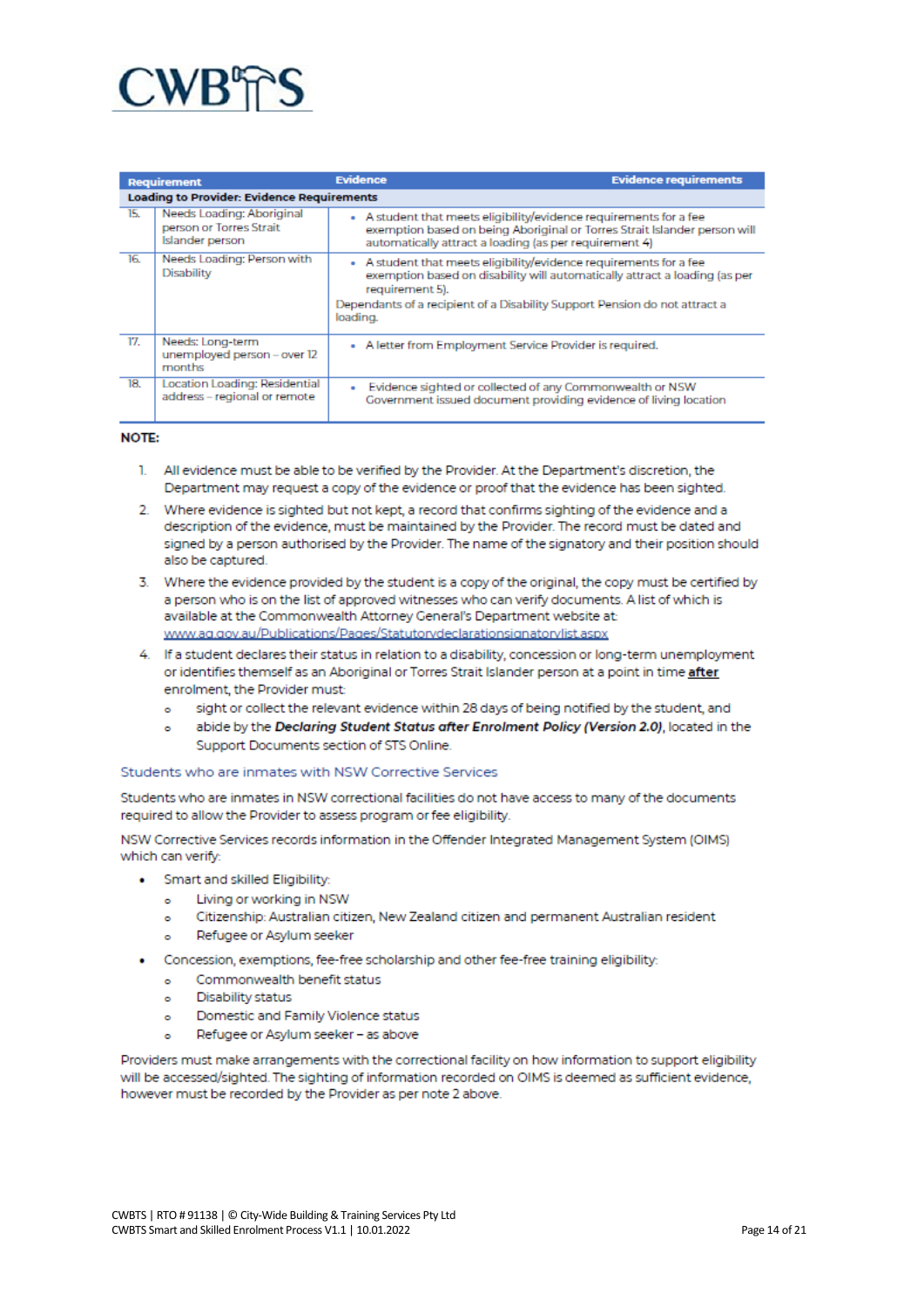

# Appendix 1: Acceptable evidence for fee exemptions and concessions

#### (Should be read in conjunction with Section 3: Fee Category eligibility)

At enrolment, a student declaration is acceptable where a form of evidence is required to be sighted or collected by the Provider. The required evidence, however, must be sighted or collected by the Provider prior to submitting Training Activity Data for an enrolled student who has Commenced to ensure the student is charged the appropriate fee.

| <b>Requirement</b> |                                                                                                  | <b>Evidence</b>                                                                                                                                                                                                                                                                                                                                                                                                                                                                                                                                                                                                                                                                                                                                                                                                                                                                                                                                                                                                                                                                                                                                                                                                                                                                                                   | <b>Evidence</b><br>requirements              |
|--------------------|--------------------------------------------------------------------------------------------------|-------------------------------------------------------------------------------------------------------------------------------------------------------------------------------------------------------------------------------------------------------------------------------------------------------------------------------------------------------------------------------------------------------------------------------------------------------------------------------------------------------------------------------------------------------------------------------------------------------------------------------------------------------------------------------------------------------------------------------------------------------------------------------------------------------------------------------------------------------------------------------------------------------------------------------------------------------------------------------------------------------------------------------------------------------------------------------------------------------------------------------------------------------------------------------------------------------------------------------------------------------------------------------------------------------------------|----------------------------------------------|
|                    | <b>Concession fee eligibility:</b>                                                               |                                                                                                                                                                                                                                                                                                                                                                                                                                                                                                                                                                                                                                                                                                                                                                                                                                                                                                                                                                                                                                                                                                                                                                                                                                                                                                                   |                                              |
| ı.                 | <b>Concession Fee:</b><br>Dependant of<br>Commonwealth<br><b>Government Benefit</b><br>Recipient | A dependant child, spouse or partner of someone who is<br>٠<br>receiving a specified Commonwealth Government<br>benefit or allowance, must provide documentary<br>evidence that Centrelink recognises the student as the<br>dependant<br>The evidence must clearly show the CRN of the benefit or<br>Commonwealth Government benefit recipient.                                                                                                                                                                                                                                                                                                                                                                                                                                                                                                                                                                                                                                                                                                                                                                                                                                                                                                                                                                   | Evidence sighted or<br>collected by Provider |
|                    |                                                                                                  | Exemptions, waivers and fee-free training eligibility:                                                                                                                                                                                                                                                                                                                                                                                                                                                                                                                                                                                                                                                                                                                                                                                                                                                                                                                                                                                                                                                                                                                                                                                                                                                            |                                              |
| $\overline{2}$     | Fee Exemption:<br>Australian<br><b>Aboriginal or Torres</b><br>Strait Islander                   | N/A                                                                                                                                                                                                                                                                                                                                                                                                                                                                                                                                                                                                                                                                                                                                                                                                                                                                                                                                                                                                                                                                                                                                                                                                                                                                                                               | Student<br>declaration/signature             |
| 3.                 | Fee Exemption:<br><b>Disability</b>                                                              | . a letter from Centrelink confirming receipt of the<br>Disability Support Pension. The letter should clearly<br>show the Centrelink Reference Number (CRN); or<br>. a current Disability Pensioner Concession Card that<br>shows the CRN; or<br>. a current Centrelink income statement for the Disability<br>Support Pension, which clearly shows that income is for<br>the disability pension and also shows the CRN; or<br>. a completed NSW School Leaver Individual Transition<br>Plan that clearly identifies the student's disability; or<br>. any other evidence that clearly shows the CRN and<br>confirms receipt of the Disability Support Pension; or<br>· documentary evidence of support demonstrating a clear<br>additional need as a result of the student's disability. This<br>evidence must be a letter or statement from:<br>a medical practitioner; or<br>an appropriate government agency such as<br>Veteran's Affairs or a TAFE NSW teacher consultant<br>(for a student with a disability), a school counsellor or<br>special education coordinator, Centrelink, a Disability<br>Service Provider, or a Job Capacity Assessor; or<br>a specialist allied health professional (including a<br>rehabilitation counsellor, psychologist, speech<br>pathologist, or occupational therapist). | Evidence sighted or<br>collected by Provider |
| 4                  | Fee Exemption:<br>Dependant of a<br>person with a<br>disability                                  | . Documentary evidence that Centrelink recognises the<br>student as a dependant child, spouse or partner of<br>someone who is receiving a Commonwealth<br>Government Disability Support Pension.<br>The evidence should clearly show the Centrelink Reference<br>Number (CRN) of the Disability Support Pension recipient.                                                                                                                                                                                                                                                                                                                                                                                                                                                                                                                                                                                                                                                                                                                                                                                                                                                                                                                                                                                        | Evidence sighted or<br>collected by Provider |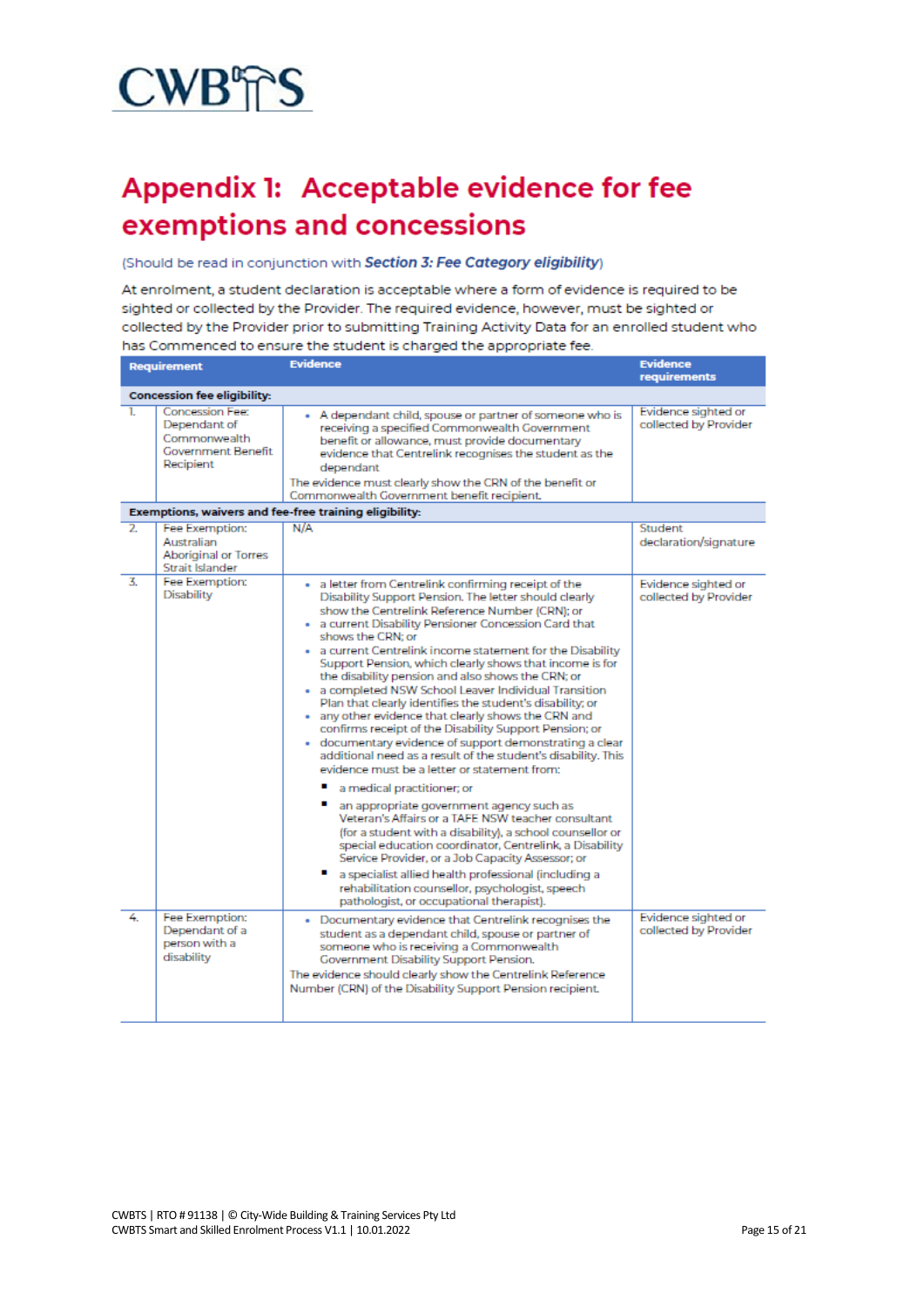

| <b>Requirement</b> |                                                            | <b>Evidence</b>                                                                                                                                                                                                                              | <b>Evidence</b><br><b>requirements</b>           |
|--------------------|------------------------------------------------------------|----------------------------------------------------------------------------------------------------------------------------------------------------------------------------------------------------------------------------------------------|--------------------------------------------------|
| 5.                 | Fee-free training -<br>Fee-free<br>Apprenticeships         | . Date of commencement of Smart and Skilled training<br>must be 1 July 2018 or later<br>For additional information, refer to <b>Smart and Skilled</b><br>Eligibility Policy and the Smart and Skilled Fee<br><b>Administration Policy</b>    | Student<br>declaration/signature<br>at enrolment |
| 6.                 | Fee-free training -<br>Fee-free<br>Traineeships            | . Date of commencement of Smart and Skilled training<br>must be 1 January 2020 or later<br>For additional information, refer to <b>Smort and Skilled</b><br>Eligibility Policy and the Smart and Skilled Fee<br><b>Administration Policy</b> | Student<br>declaration/signature<br>at enrolment |
| $\mathcal{T}$      | Fee-free training -<br>Skilling for Recovery<br>Initiative | For evidence requirements, refer to the Smart and Skilled<br>Policy for the Skilling for Recovery Initiative.                                                                                                                                | Student<br>declaration/signature<br>at enrolment |

#### Loading to Provider: Evidence Requirements

| -8. | Needs Loading: an<br><b>Aboriginal or Torres</b><br>Strait Islander<br>person | . A student that meets eligibility/evidence requirements for a fee exemption based<br>on being an Aboriginal or Torres Strait Islander person will automatically attract<br>a loading (as per requirement 2)                                            |
|-----|-------------------------------------------------------------------------------|---------------------------------------------------------------------------------------------------------------------------------------------------------------------------------------------------------------------------------------------------------|
| 9.  | Needs Loading: A<br>student with<br>disability                                | - A student that meets eligibility/evidence requirements for a fee exemption based<br>on disability will automatically attract a loading (as per requirement 3).<br>Dependants of a recipient of a Disability Support Pension do not attract a loading. |
| 10. | Location Loading:<br>Residential address<br>- regional or remote              | Evidence sighted or collected of any Commonwealth or NSW Government issued<br>٠<br>document providing evidence of living location                                                                                                                       |

#### **NOTE:**

- 1. All evidence must be able to be verified by the Provider. At the Department's discretion, the Department may request a copy of the evidence or proof that the evidence has been sighted.
- 2. Where evidence is sighted but not kept, a record that confirms sighting of the evidence and a description of the evidence, must be maintained by the Provider. The record must be dated and signed by a person authorised by the Provider. The name of the signatory and their position should also be captured.
- 3. Where the evidence provided by the student is a copy of the original, the copy must be certified by a person who is on the list of approved witnesses who can verify documents. A list of which is available at the Commonwealth Attorney General's Department website at: www.ag.gov.au/Publications/Pages/Statutorydeclarationsignatorylist.aspx
- 4. If a student declares their status in relation to a disability, concession or long-term unemployment or identify as an Aboriginal or Torres Strait Islander person at a point in time after enrolment, the Provider must:
	- sight or collect the relevant evidence within 28 days of being notified by the student, and  $\bullet$
	- abide by the Declaring Student Status after Enrolment Policy (Version 2.0), located in the  $\ddot{\circ}$ Support Documents section of STS Online.

# Students who are inmates with NSW Corrective Services

Students who are inmates in NSW correctional facilities do not have access to many of the documents required to allow the Provider to assess program or fee eligibility.

NSW Corrective Services records information in the Offender Integrated Management System (OIMS) which can verify:

- Smart and Skilled Eligibility:
	- Living or working in NSW  $\bullet$
	- Citizenship: Australian citizen, New Zealand citizen and permanent Australian resident  $\bullet$
	- Refugee or asylum seekers  $\bullet$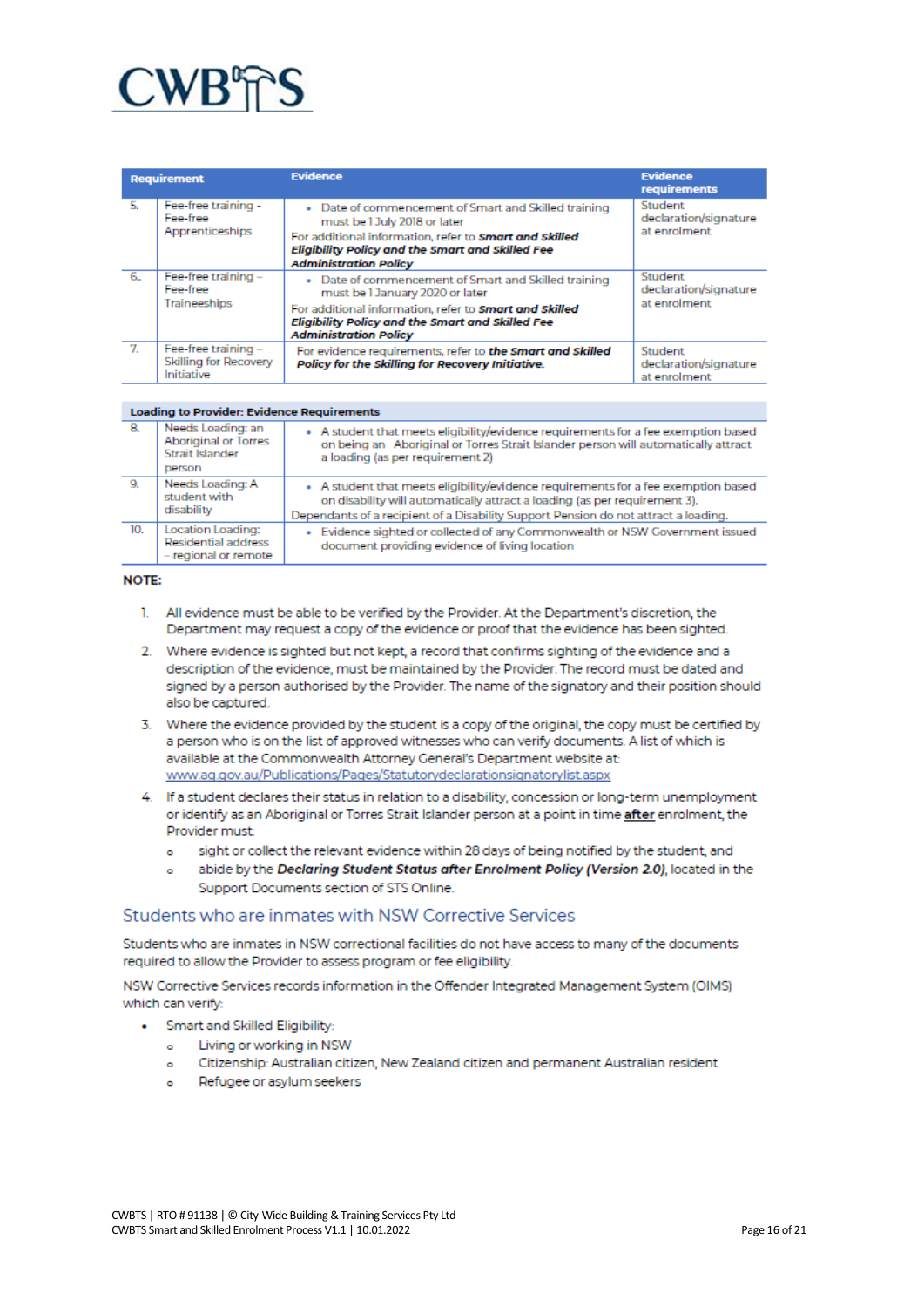

- Concession, exemptions, fee-free scholarship and other fee-free training eligibility:
	- o Commonwealth benefit status
	- o Disability status
	- Domestic and Family Violence status  $\bullet$
	- Refugee or asylum seekers  $\bullet$

Providers must make arrangements with the correctional facility on how information to support eligibility will be accessed/sighted. The sighting of information recorded on OIMS is deemed as sufficient evidence, however must be recorded by the Provider as per note 2 above.

#### **Proof of Address**

As part of CWBTS's entry process, we require that all students provide photographic ID evidence including their current residential address.

CWBTS will seek one of the following:

- Current Drivers Licence
- Current Learners Permit
- Proof of Age Card
- 'Keypass' Card

Note: - a letter provided by the relevant roads authority while the student is awaiting their driver's Licence/learner permit card is acceptable.

#### **Other Identity Document Options**

If a student does not have a valid form of Photo ID as per the list above, the matter will need to be referred onto the Student Admissions Team Leader for approval before the enrolment can be finalised.

Other Identity Documents that may be considered:

- Marine Licence photo card.
- Firearm Licence photo card.
- Security Guard/Crowd Controller photo card.
- Australian Police Force Officer photo identity card.
- Utility Bill in Student's name
- Lease
- Bank Statement
- Rates Notice

The PTR provides guidance to staff members as to the type of ID required.

#### **Confirm Eligibility Status**

Confirm to the student their eligibility for Subsidised Training and ensure the required evidence has been collected.

#### **Unique Student Identifier**

As per the Student USI Policy, students who wish for CWBTS to create a USI on their behalf are issued with the Privacy Notice for Students related to creating a USI, they will need to sign the CWBTS USI Permission Form and supply valid ID. Students who request CWBTS to find their USI agree and give permission in their enrolment form.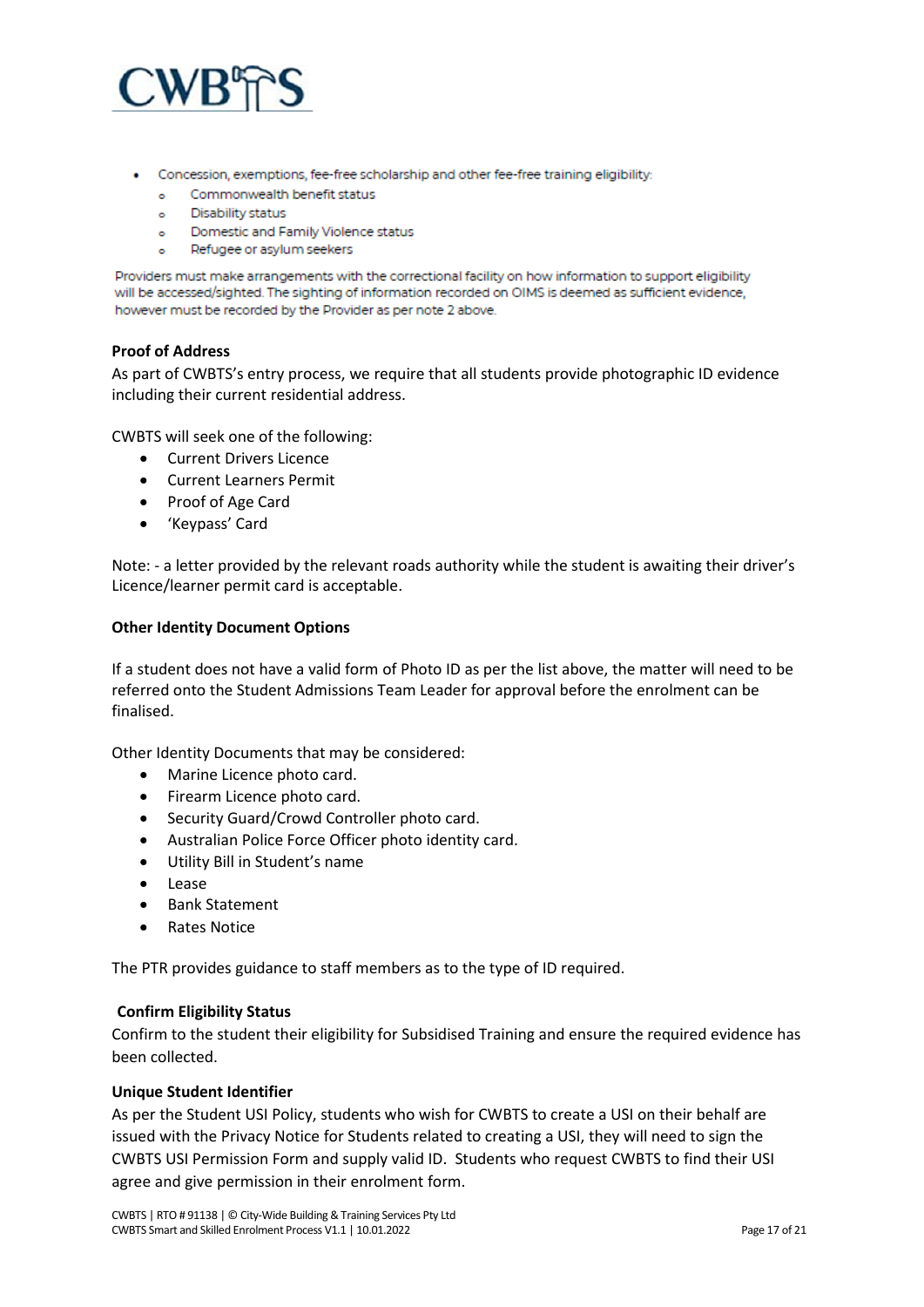

# **Parent Guardian Approval for Students under 18**

Students under 18 at the time of enrolment need Parent/Guardian Approval. CWBTS obtains parent/guardian approval during the enrolment process. Enrolment paperwork is sent to the parent/guardian for signature as well as the student.

# Sighting, Verifying and Retaining Evidence of Eligibility

Where any section above indicates a document must be sighted or verified, please use the table below to determine sighting and verifying options.

Below are the mechanisms for CWBTS to obtain verification of student eligibility documents:

| <b>MECHANISM</b>                                                | <b>ID VERIFICATION</b>                                                                                                                                                                  | <b>PROCESS</b>                                                                                                                                                                                                                                                                                          |
|-----------------------------------------------------------------|-----------------------------------------------------------------------------------------------------------------------------------------------------------------------------------------|---------------------------------------------------------------------------------------------------------------------------------------------------------------------------------------------------------------------------------------------------------------------------------------------------------|
| <b>Over the Phone: Green ID</b><br>for Eligibility and          | Students are asked<br>verbal permission to                                                                                                                                              | BAA verifies the student in Green ID, then<br>students are required to take a photo of                                                                                                                                                                                                                  |
| <b>Concession</b>                                               | undertake Green ID<br>Online verification.                                                                                                                                              | their ID and Concession where applicable,<br>and email to BAA.<br>This will ensure the ID verified is current, has<br>start and expiry dates, and is accepted by<br>the Department. BAA then retain a<br>transaction record showing the student's<br>details were verified.                             |
| In Person: Photo of ID for<br><b>Eligibility and Concession</b> | Original ID is<br>photographed by BAA<br>staff member. (Copies<br>of Green Medicare<br>Cards must be in colour<br>or they will not be<br>accepted if reproduced<br>in black and white). | Photo is printed out and BAA staff member<br>signs and dates that they sighted original<br>documentation.<br>Note in relation to evidence of concession<br>entitlement, BAA can sight and retain<br>correspondence from the card issuer<br>confirming that a concession is granted to an<br>individual. |
| In Person: Digital Wallet<br>for Concession                     | ID via Digital Wallet is<br>provided by student.                                                                                                                                        | Digital Wallet verification completed within<br>Pre-Training Review process. This includes a<br>declaration:<br>• name of the authorised delegate who<br>sighted the card<br>· date the card was sighted<br>• document number of the card<br>• name of card holder.                                     |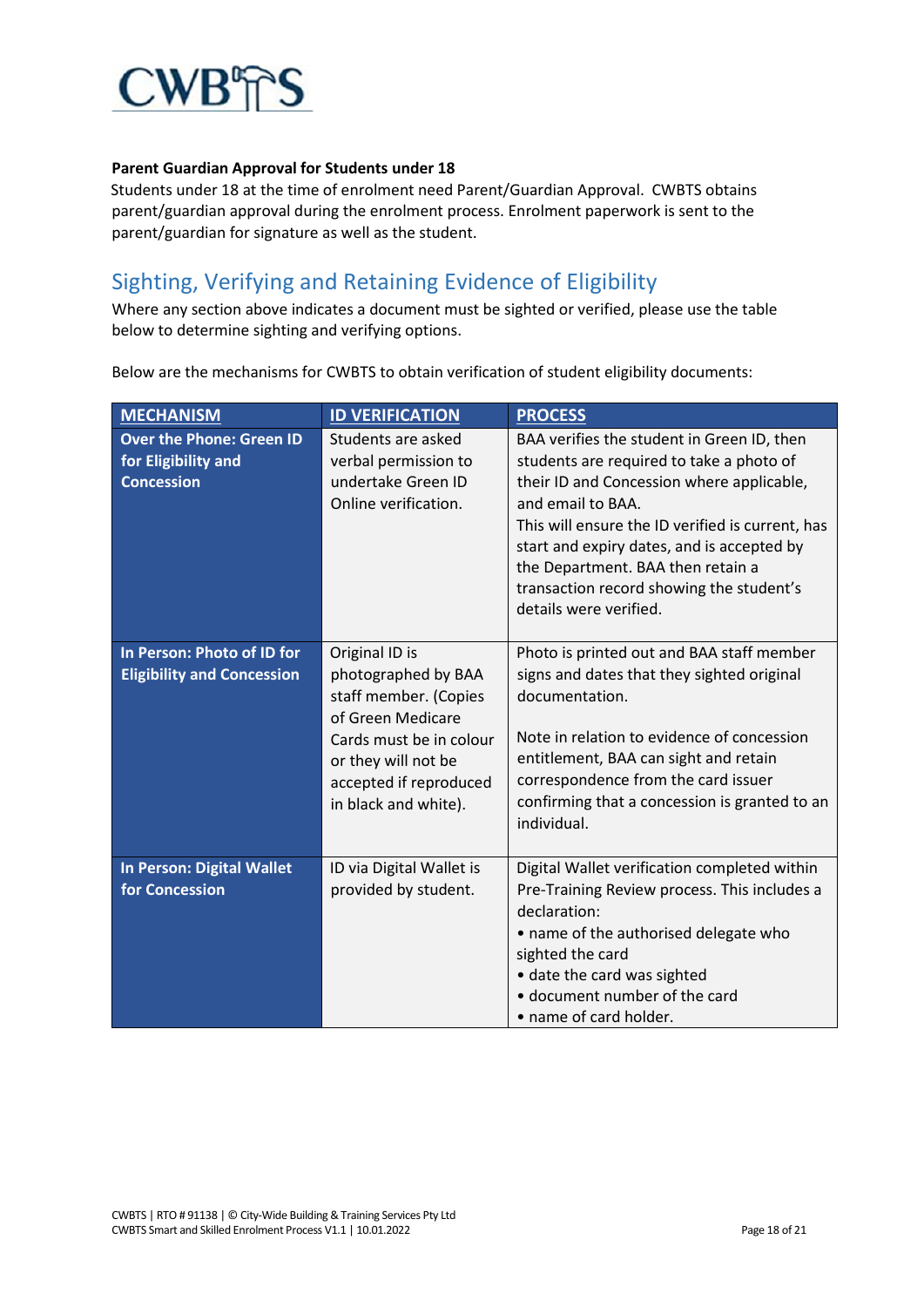

| <b>In Person: Express Plus</b><br><b>Medicare Mobile</b><br>application for Eligibility | <b>Green Medicare Card ID</b><br>is provided by student<br>via the Digital Express<br>Plus Medicare mobile<br>application. | Digital Express Plus Medicare mobile<br>application verification completed within<br>Pre-Training Review process. This includes a<br>declaration:<br>• name of the authorised delegate who<br>sighted the card<br>• date the card was sighted<br>· document number of the card<br>• name of card holder. |
|-----------------------------------------------------------------------------------------|----------------------------------------------------------------------------------------------------------------------------|----------------------------------------------------------------------------------------------------------------------------------------------------------------------------------------------------------------------------------------------------------------------------------------------------------|
| <b>Via Traditional Mail</b>                                                             | Original ID is<br>photographed or                                                                                          | Student forwards certified copy via<br>traditional mail.                                                                                                                                                                                                                                                 |
|                                                                                         |                                                                                                                            |                                                                                                                                                                                                                                                                                                          |
| <b>Student does not have ID</b>                                                         | photocopied by student                                                                                                     |                                                                                                                                                                                                                                                                                                          |
| with them in one of the                                                                 | and the copy certified                                                                                                     |                                                                                                                                                                                                                                                                                                          |
| above scenarios, feels                                                                  | by an Authorised                                                                                                           |                                                                                                                                                                                                                                                                                                          |
| uncomfortable with the                                                                  | Certifier*. (Copies of                                                                                                     |                                                                                                                                                                                                                                                                                                          |
| <b>Green ID process or Green</b>                                                        | <b>Green Medicare Cards</b>                                                                                                |                                                                                                                                                                                                                                                                                                          |
| <b>ID verification is</b>                                                               | and Photo ID must be in                                                                                                    |                                                                                                                                                                                                                                                                                                          |
| unsuccessful.                                                                           | colour or they will not                                                                                                    |                                                                                                                                                                                                                                                                                                          |
|                                                                                         | be accepted if                                                                                                             |                                                                                                                                                                                                                                                                                                          |
|                                                                                         | reproduced in black and                                                                                                    |                                                                                                                                                                                                                                                                                                          |
|                                                                                         | white).                                                                                                                    |                                                                                                                                                                                                                                                                                                          |
| <b>Evidence sighted and</b>                                                             | Original evidence                                                                                                          | BAA can use original evidence sighted and                                                                                                                                                                                                                                                                |
| retained as part of a                                                                   | sighted and retained as                                                                                                    | retained as part of a previous enrolment can                                                                                                                                                                                                                                                             |
| previous enrolment                                                                      | part of a previous                                                                                                         | be used as evidence of eligibility                                                                                                                                                                                                                                                                       |
|                                                                                         | enrolment can be used                                                                                                      |                                                                                                                                                                                                                                                                                                          |
|                                                                                         | as evidence of                                                                                                             |                                                                                                                                                                                                                                                                                                          |
|                                                                                         | eligibility.                                                                                                               |                                                                                                                                                                                                                                                                                                          |

\*Statutory Declarations Regulations 2018 - Schedule 2 for more information can be located at: https://www.legislation.gov.au/Details/F2018L01296

The identification required will depend on whether the student is eligible for a government funded subsidy, is paying for their course via government student loan or paying the course costs themselves (or via a third party such as their Employer).

The PTR provides guidance to staff member as to the type of ID required for each payment option.

# Submit the Training Contract ID:

CWBTS is responsible for obtaining and submitting an Apprentice/Trainee's TCID to ensure correct submission of data. Access the TCID from:

- The Enrolled Student; or
- The Employer; or
- The Australian Apprenticeship Network Provider; or
- The Training Contract search in the Portal
- CWBTS is sent a list of 'Approved' TCs for their RTO and hence the TCIC weekly from IVETS.

CWBTS will record the TCID in the Enrolled Student's VETtrak record.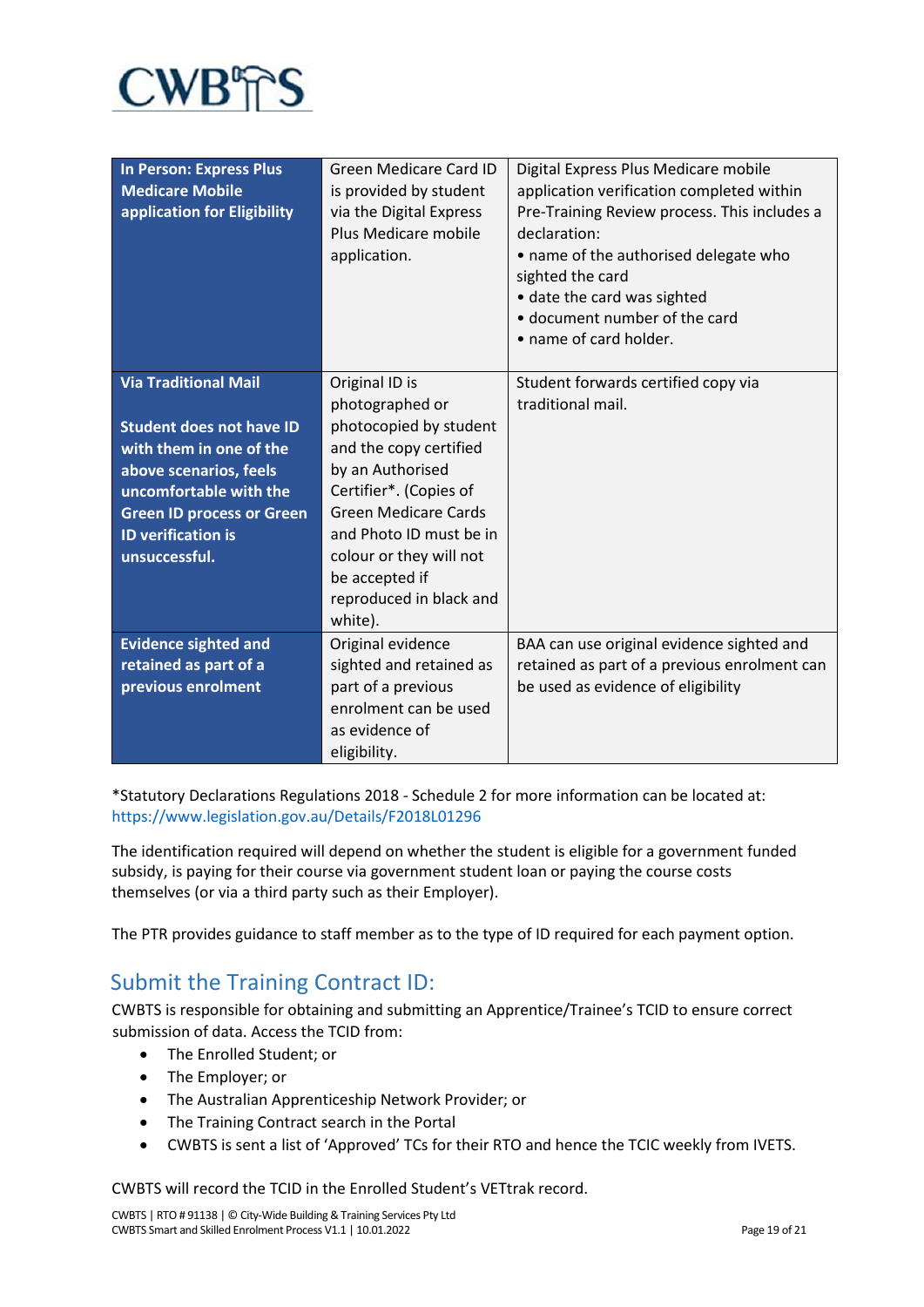

# Issue the Training Plan:

Before the commencement of training all Students will be issued with a training plan which will include all units to be delivered and assessed for their qualification, Students will be required to sign this training plan. Where a Student is an apprentice or trainee the training plan will also require a signature from their Employer.

The Training Plan:

- Includes the Enrolled Student's name and their Commitment ID
- Includes name and contact details of CWBTS
- Specifies and directs the training activity for both CWBTS and the Enrolled Student
- Includes details of the support services that Enrolled students will receive from CWBTS including if they:
	- o Are Australian Aboriginal or Torres Srait Islander
	- o Have a disability or
	- o Are long-term unemployed
- Includes any RPL and/or Credit Transfer granted

Please refer to the CWBTS *Fully Informed Students and Employers Policy* for details on the provision of **Student Information.**

# Under 17 Years of Age - Exemption from School

Each state has rules around the requirements for students under 17 to attend School. In some cases a student may obtain an Exemption from School.

All students in NSW must complete Year 10 or be 17 years old before they can leave school.

NOTE: NSW students who have completed Year 10, but are younger than 17, may leave school if they are engaged in full time study, employment, or a combination of the two (including an apprenticeship or traineeship). For these purposes, "full time" is defined in the Act as a minimum of 25hpw. No official application for exemption is required.

CWBTS cannot ask for an exemption on a student's behalf. The exemption process must be managed by the student's school and should involve the student and their parents/carers.

Typically, a student requiring an Exemption from School to undertake a traineeship or apprenticeship program will have obtained an Exemption from School prior to enrolment with CWBTS.

Note: Students under 17 do not need an exemption if they are still attending school and are enrolling in:

- a VET program on a part-time basis.
- VET fee-for-service programs.
- VET in schools.
- A School-Based Apprenticeship/Traineeship (SBAT).
- a Head Start Apprenticeship/Traineeship (HSAT).